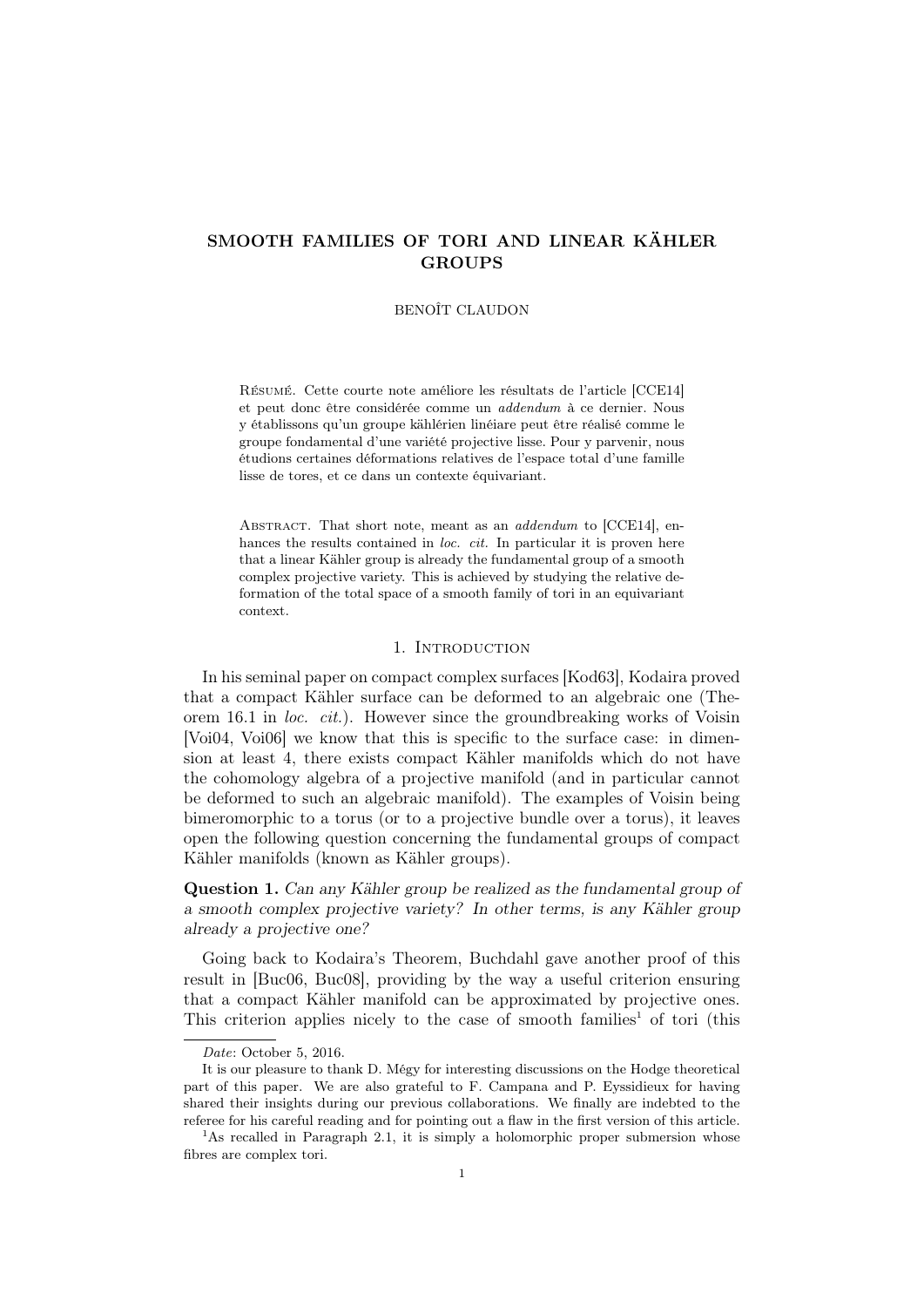was already observed in [CCE14]) and can even be used when the family is equivariant under the action of a finite group.

## Theorem 1.1.

Let  $f: X \to B$  be a smooth family of tori whose total space is compact Kähler *and let us assume that f is equivariant with respect to the action of a finite group* Γ *on both X and B. Then there exists a smooth family of tori of the form*

$$
\mathcal{X} \xrightarrow{\pi} T \times B \xrightarrow{p_1} T
$$

*with T a polydisk and a point*  $t_0 \in T$  *such that the family*  $\mathcal{X}_{t_0} := (\pi \circ p_T)^{-1}(t_0)$ *is (isomorphic to) the initial one. This family has moreover the following properties:*

- (*i*) *the group*  $\Gamma$  *acts on*  $\mathcal{X}$ *,*
- (*ii*) the projection  $\pi$  is equivariant with respect to this action on  $\mathcal X$  and to *the action on*  $T \times B$  *induced by the trivial one on*  $T$ *,*
- (*iii*) the set  $T_{ala}$  of points  $t \in T$  such that  $\mathcal{X}_t \to B$  has a multisection and *its fibres are abelian varieties is dense near*  $t_0$ .

The last sentence means that the closure<sup>2</sup> of  $T_{alg}$  contains an open neighbourhood of  $t_0$ . Up to shrinking *T* we can assume that  $\overline{T_{alg}}$  is thus the whole of *T*.

In particular, Theorem 1.1 shows that the problem of approximating compact Kähler manifolds with projective ones has a positive answer in the case of smooth tori families.

## Corollary 1.2.

*Let X be a compact Kähler manifold and let us assume that there is a finite étale Galois cover*  $\tilde{X} \to X$  *which is the total space of a smooth family of tori over a projective base (equivariant under the action of the Galois group). Then X can be approximated by projective manifolds: it is the central fibre of a smooth morphism*  $(X, X) \to (T, t_0)$  *(with*  $T$  *smooth) and the set of*  $t \in T$ *such that*  $\mathcal{X}_t$  *is projective is dense near*  $t_0$ *.* 

*Proof.* We can apply Theorem 1.1 to the smooth family of tori  $f : \tilde{X} \to B$ and to action of  $\Gamma := \text{Gal}(\tilde{X}/X)$ . We get a smooth deformation  $\tilde{\mathcal{X}} \to T \times B$ of the initial family (over  $t_0$ ) and we can assume the set of points  $t \in T$  such that  $\tilde{\mathcal{X}}_t \longrightarrow B$  has a multisection and its fibres are abelian varieties is dense in *T*. The manifolds  $\tilde{\mathcal{X}}_t$  having these properties are thus projective according to [Cam81]. Since the action of  $\Gamma$  is free on  $\tilde{\mathcal{X}}_{t_0}$  we can assume that it is also free on  $\tilde{\mathcal{X}}$  (up to shrinking *T*). The family  $\mathcal{X} := \tilde{\mathcal{X}}/\Gamma \longrightarrow T$  is thus a smooth deformation of  $\mathcal{X}_{t_0} \simeq \tilde{X}/\Gamma \simeq X$  and the set of points  $t \in T$  such that  $\mathcal{X}_t$  is projective is dense in  $T$  (the quotient of a projective manifold by a finite group is still projective).  $\Box$ 

Theorem 1.1 together with the structure results obtained in [CCE15] yields a definitive answer to Question 1 in the linear case.

<sup>&</sup>lt;sup>2</sup>The set  $T_{alg}$  is the set of parameters such that the corresponding deformation is "as algebraic as possible". It should be noted that  $X_t$  is not necessarily projective (even when  $t \in T_{alg}$  since *B* is not assumed to be so.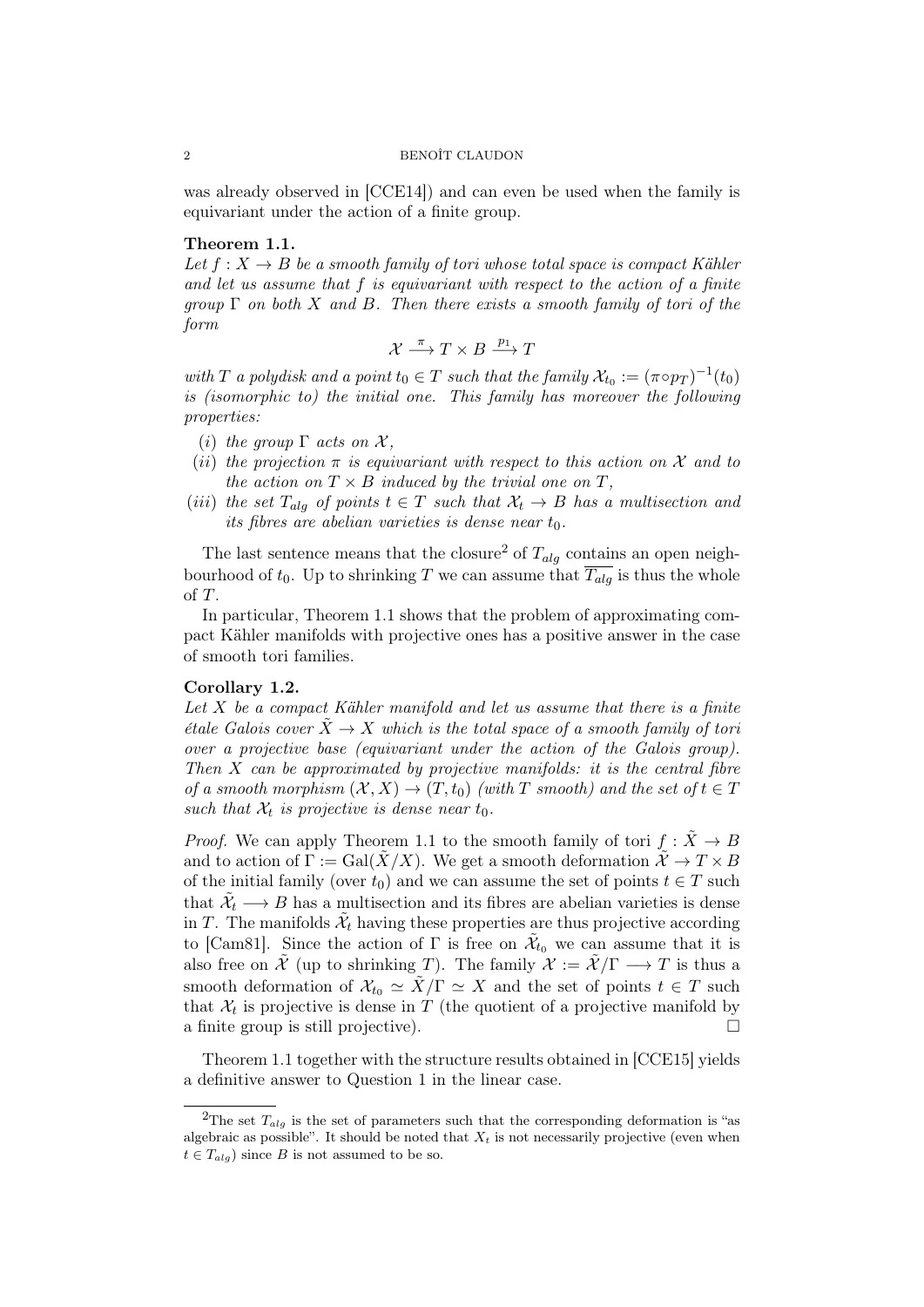## Corollary 1.3.

*A Kähler group which is linear is also a projective one: the fundamental group of a compact Kähler manifold can be realised as the fundamental group of a smooth projective variety if it is a linear group.*

Let us recall that the main result of [CCE14] is a version of the latter corollary *up to finite index*. It is stated there that a linear Kähler group has a finite index subgroup which is projective. In the sequel of this article, we will explain how to get rid of this finite index subgroup. Proofs of Theorem 1.1 and Corollary 1.3 will be given in Paragraph 3.3.

Before presenting the ingredients involved in these proofs, let us give a word of explanation on the relative deformation constructed in Theorem 1.1 (the reader is advised to consult [Ser06, §3.4.2, p. 191] for the notions concerning relative deformations). The infinitesimal relative deformations of a smooth morphism  $f: X \to B$  are described by the space  $H^1(X, T_{X|B})$  (*cf.* Lemma 3.4.7 in *loc. cit.*) and the Leray spectral sequence for  $T_{X|B}$  and *f* gives a piece of exact sequence:

$$
(1) \qquad 0 \longrightarrow \mathrm{H}^{1}(B, f_{*}T_{X|B}) \longrightarrow \mathrm{H}^{1}(X, T_{X|B}) \longrightarrow \mathrm{H}^{0}(B, R^{1}f_{*}T_{X|B}).
$$

In our situation (smooth families of tori), both sides of (1) correspond to a different type of relative deformation. The left-hand side parametrizes relative deformation using translations in the fibres of  $f$  (see the content of Proposition 2.4) whereas the right-hand side has to do with deformation of the variation of Hodge structures induced by *f* (these deformations are identified in Paragraph 3.2). In a sense, the strategy of the proof is thus dictated by the terms appearing in (1).

## 2. Smooth families of tori

We recall here some basic facts about smooth families of tori: their description as torsors and their deformations. We then put this study in an equivariant framework. Some facts recalled in Paragraph 2.1 already appear in [Nak99, §2]. Our reference concerning Hodge theory is [Voi02]. For more advanced material on Jacobian fibrations, the reader is referred to [Sch12, BP13] and to the references therein.

2.1. **Jacobian fibrations.** Let  $f: X \to B$  be a proper submersion between complex manifolds. We assume moreover that the fibres of *f* are complex tori. We shall call such a fibration a *smooth family of tori*. This fibration determines<sup>3</sup> a variation of Hodge structures  $H$  (∨HS for short) of weight  $-1$ and rank 2*g* where  $q := \dim(f)$  is the relative dimension of f. Let us recall that, in this weight one situation, a vhs consists of an even rank local system  $\mathbb{H}_{\mathbb{Z}}$  and a holomorphic subbundle *F* of  $\mathcal{V} := \mathbb{H}_{\mathbb{Z}} \otimes \mathcal{O}_B$  satisfying the Hodge symmetry:

$$
\mathcal{V}_b = \mathcal{F}_b \oplus \bar{\mathcal{F}}_b
$$

<sup>&</sup>lt;sup>3</sup>Since in the sequel we will have to change the Hodge structure keeping the local system fixed, we will use calligraphic letters when referring to a vhs and straight ones to denote the underlying local system.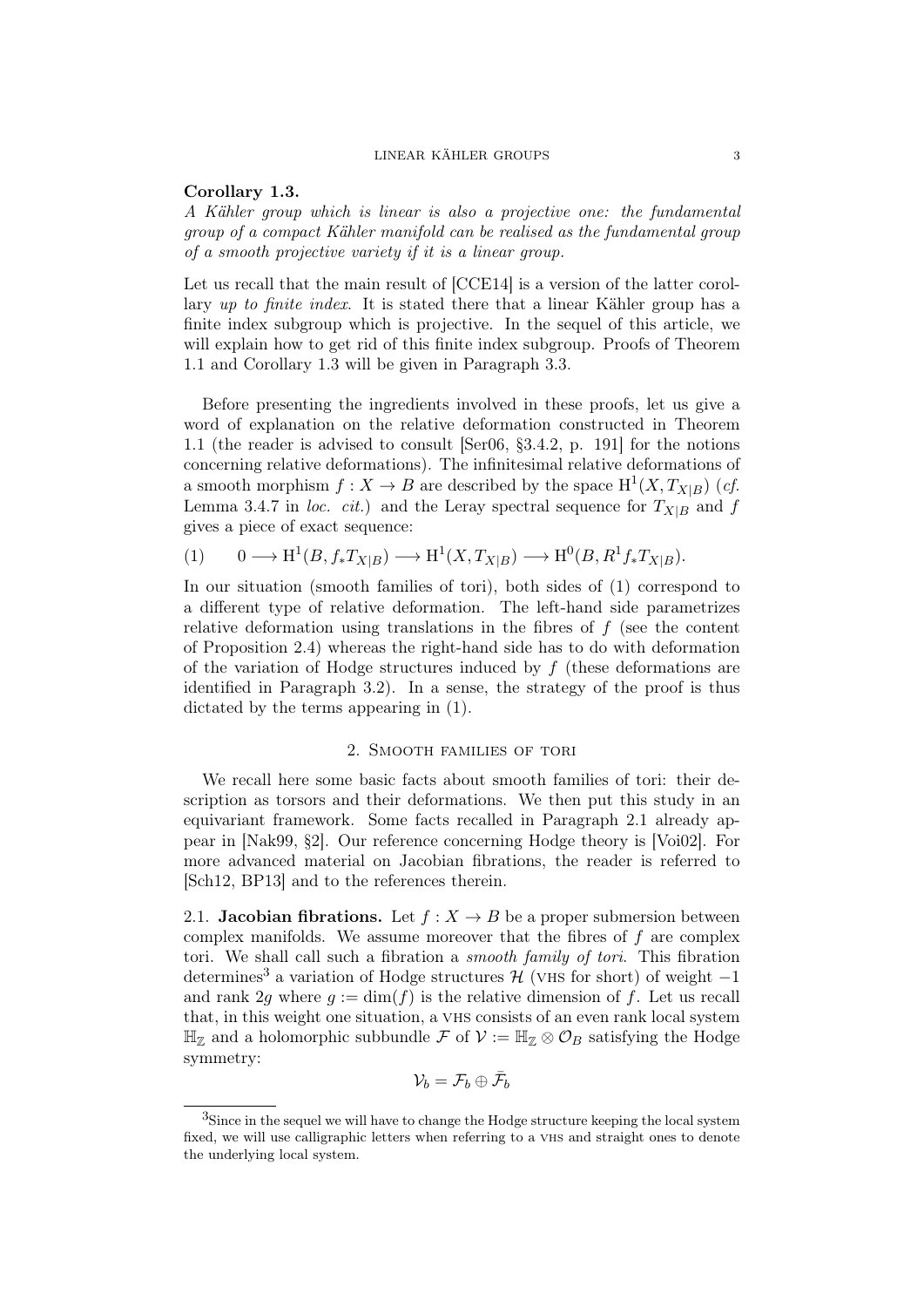for any  $b \in B$ . The vHS associated with a tori family is given by the following data: the underlying local system is

$$
\mathbb{H}_{\mathbb{Z}} := \text{Hom}(R^1 f_* \mathbb{Z}_X, \mathbb{Z}_B),
$$

the Hodge filtration being given by

$$
\mathcal{F}:=\text{Hom}(R^1f_*\mathcal{O}_X,\mathcal{O}_B)\subset \mathbb{H}_{\mathbb{Z}}\otimes \mathcal{O}_B.
$$

Let us remark that the duality

$$
R^1f_*\mathbb{Z}_X\otimes R^{2g-1}f_*\mathbb{Z}_X\longrightarrow R^{2g}f_*\mathbb{Z}_X\simeq \mathbb{Z}_B
$$

shows that  $\mathbb{H}_{\mathbb{Z}}$  is isomorphic to  $R^{2g-1}f_*\mathbb{Z}_X$ .

With these data we can associate a particular family of tori. Let us consider the injection

$$
\mathbb{H}_{\mathbb{Z}} \hookrightarrow \mathcal{E} := \mathbb{H}_{\mathbb{Z}} \otimes \mathcal{O}_{B}/\mathcal{F} \simeq f_{*}T_{X|B}
$$

to this end. It can be used to define an action of  $\mathbb{H}_{\mathbb{Z}}$  on the total space of  $\mathcal E$ and the quotient gives rise to a smooth family of tori which will be denoted

$$
p:J(\mathcal{H})\longrightarrow B
$$

and called the *Jacobian fibration* associated with *H*. This fibration comes endowed with a natural section (the image of the zero section of  $\mathcal{E}$ ) and using it as the origins of the fibres we can define an abelian group law on the sections of p. We will denote by  $\mathcal{J}(\mathcal{H})$  this sheaf of abelian groups which sits in the following short exact sequence:

(2) 
$$
0 \longrightarrow \mathbb{H}_{\mathbb{Z}} \longrightarrow \mathcal{E} \longrightarrow \mathcal{J}(\mathcal{H}) \longrightarrow 0.
$$

Let us say a word about polarizations (inspired from [Nak99, p. 15-17]). A real polarization of  $\mathcal H$  is a flat non degenerate skew-symmetric bilinear<sup>4</sup> form

$$
q:\mathbb{H}_{\mathbb{R}}\times\mathbb{H}_{\mathbb{R}}\longrightarrow\mathbb{R}_{B}
$$

satisfying the Hodge-Riemann relations:

$$
q(\mathcal{F}, \mathcal{F}) = 0
$$
 and  $\forall 0 \neq x \in \mathcal{F}$ ,  $iq(x, \bar{x}) > 0$ .

The polarization is said to be rational if it defined on  $\mathbb{H}_{\mathbb{Q}}$  (with values in  $\mathbb{Q}_B$ ). If such a rational polarization exists, we shall say that  $\mathcal H$  is Q-polarizable. In this case, the corresponding tori are abelian varieties.

Once such a polarization is fixed, the period domain of  $(\mathbb{H}_{\mathbb{Z}}, q)$  can be identified with the Siegel half space

$$
\mathbf{H}_g := \left\{ \tau \in M_g(\mathbb{C}) \mid \tau^t = \tau \text{ and } \Im \mathbf{m}(\tau) > 0 \right\}
$$

and the representation associated with the local system has its value in the symplectic group

$$
\pi_1(B) \longrightarrow \mathrm{Sp}_g(\mathbb{Z}).
$$

This can then be used to define an action of  $\pi_1(B) \ltimes \mathbb{Z}^{2g}$  on  $\tilde{B} \times \mathbb{C}^g$ , the resulting quotient being another realization of the Jacobian fibration. In this case, the Jacobian fibration is endowed with a relative Kähler form  $\omega_q$ : its restriction to any fiber is a Kähler metric. If *q* is rational, the fibration  $J(\mathcal{H}) \to B$  is then a locally projective morphism.

 ${}^4\textrm{Here}$  and below,  $\mathbb{H}_{\mathbb{O}}$  and  $\mathbb{H}_{\mathbb{R}}$  stand for  $\mathbb{H}_{\mathbb{Z}} \otimes \mathbb{Q}$  and  $\mathbb{H}_{\mathbb{Z}} \otimes \mathbb{R}$  as usual.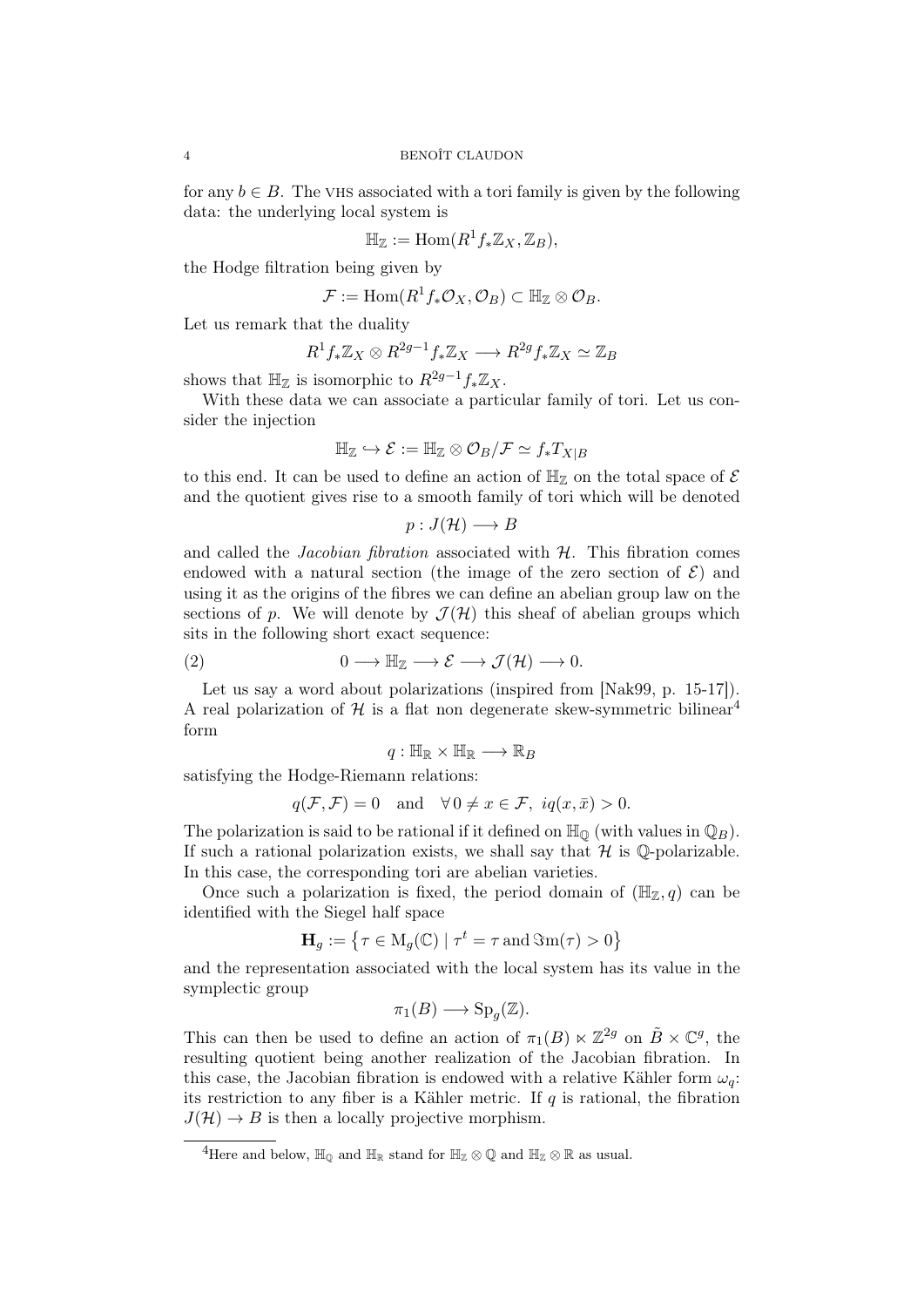In the reverse direction, starting from a smooth family of tori  $f : X \to B$ inducing  $H$ , it is obvious that a (relative) Kähler metric  $\omega$  on X induces a real polarization  $q_\omega$  on  $\mathbb{H}_\mathbb{R}$ .

2.2. Smooth families of tori as torsors. Now it is well known that the initial family  $f: X \to B$  can be seen as a torsor under the Jacobian fibration and as such can be described by an element

$$
\eta(f) \in \mathrm{H}^1(B, \mathcal{J}(\mathcal{H})).
$$

Here is a simple description of the class  $\eta(f)$ . If  $(U_i)$  is an open cover of *B* such that  $f^{-1}(U_i) \to U_i$  has a section  $\sigma_i$  then the quantity  $\eta_{ij} := \sigma_i - \sigma_j$ is a perfectly well defined cocycle with values in  $\mathcal{J}(\mathcal{H})$ . Conversely, given a cohomology class  $\eta$  represented by a cocycle  $(\eta_{ij})$ , we can look at the isomorphisms induced by the sections  $\eta_{ij}$  (translations in the fibres):

$$
\text{tr}(\eta_{ij}): p^{-1}(U_{ij}) \xrightarrow{\sim} p^{-1}(U_{ij})
$$

defined by the formulas:

$$
\operatorname{tr}(\eta_{ij})(x) = x + \eta_{ij}(p(x))
$$

(the addition referring to the one in  $J(\mathcal{H})$ ). The isomorphisms  $\text{tr}(\eta_{ij})$  satisfy a cocyle relation and we can use them to glue the fibrations  $p^{-1}(U_i) \to U_i$ into a new family of tori  $J(\mathcal{H})^{\eta} \to B$  (and both mechanisms are inverse one to each other).

## Proposition 2.1.

*There is a one-to-one correspondence between isomorphism classes of smooth families of tori*  $f : X \to B$  *inducing*  $H$  *and the cohomology classes*  $\eta \in$  $H^1(B, \mathcal{J}(\mathcal{H}))$ *. In particular, if*  $f : X \to B$  *and*  $g : Y \to B$  *are smooth families of tori inducing the same* vhs *on B, we can glue them over B to get a new family*  $h: Z \to B$  *such that*  $n(h) = n(f) + n(q)$ .

With this in mind it is obvious that there always exists an étale morphism

$$
J(\mathcal{H})^{\eta} \to J(\mathcal{H})^{m \cdot \eta}
$$

for  $\eta \in H^1(B, \mathcal{J}(\mathcal{H}))$  and  $m \geq 1$  an integer (obtained by gluing the multiplication by *m* defined on the Jacobian fibration). In particular, if  $\eta$  is torsion (of order *m* say),  $J(\mathcal{H})^{\eta}$  appears as a finite étale cover of  $J(\mathcal{H})^{m \cdot \eta} = J(\mathcal{H})$ and, in that case, the pull-back of the canonical section of  $J(\mathcal{H})/B$  gives rise to a multisection of  $J(\mathcal{H})^{\eta}/B$  (which is étale over *B* by its very construction). This proves at least one implication of the following proposition.

#### Proposition 2.2.

*Let*  $f: X \to B$  *be a smooth family of tori (inducing the VHS H). The class*  $\eta(f)$  *is torsion in*  $H^1(B, \mathcal{J}(\mathcal{H}))$  *if and only if f has a multisection. If it is the case, the multisection can be chosen étale over B.*

Remark 2.3. *Using relative Deligne groups (as in* [Nak99, §2]*), we can give an intrinsic definition of the class*  $\eta(f)$  associated with a family of tori f:  $X \rightarrow B$ *. Let us look at the following complex:* 

$$
(3) \qquad \mathbb{Z}_{\mathcal{D}}^{\bullet}(X/B) : 0 \longrightarrow \mathbb{Z}_{X} \longrightarrow \mathcal{O}_{X} \stackrel{\mathrm{d}_{X|B}}{\longrightarrow} \Omega_{X|B}^{1} \stackrel{\mathrm{d}_{X|B}}{\longrightarrow} \dots \stackrel{\mathrm{d}_{X|B}}{\longrightarrow} \Omega_{X|B}^{g-1}
$$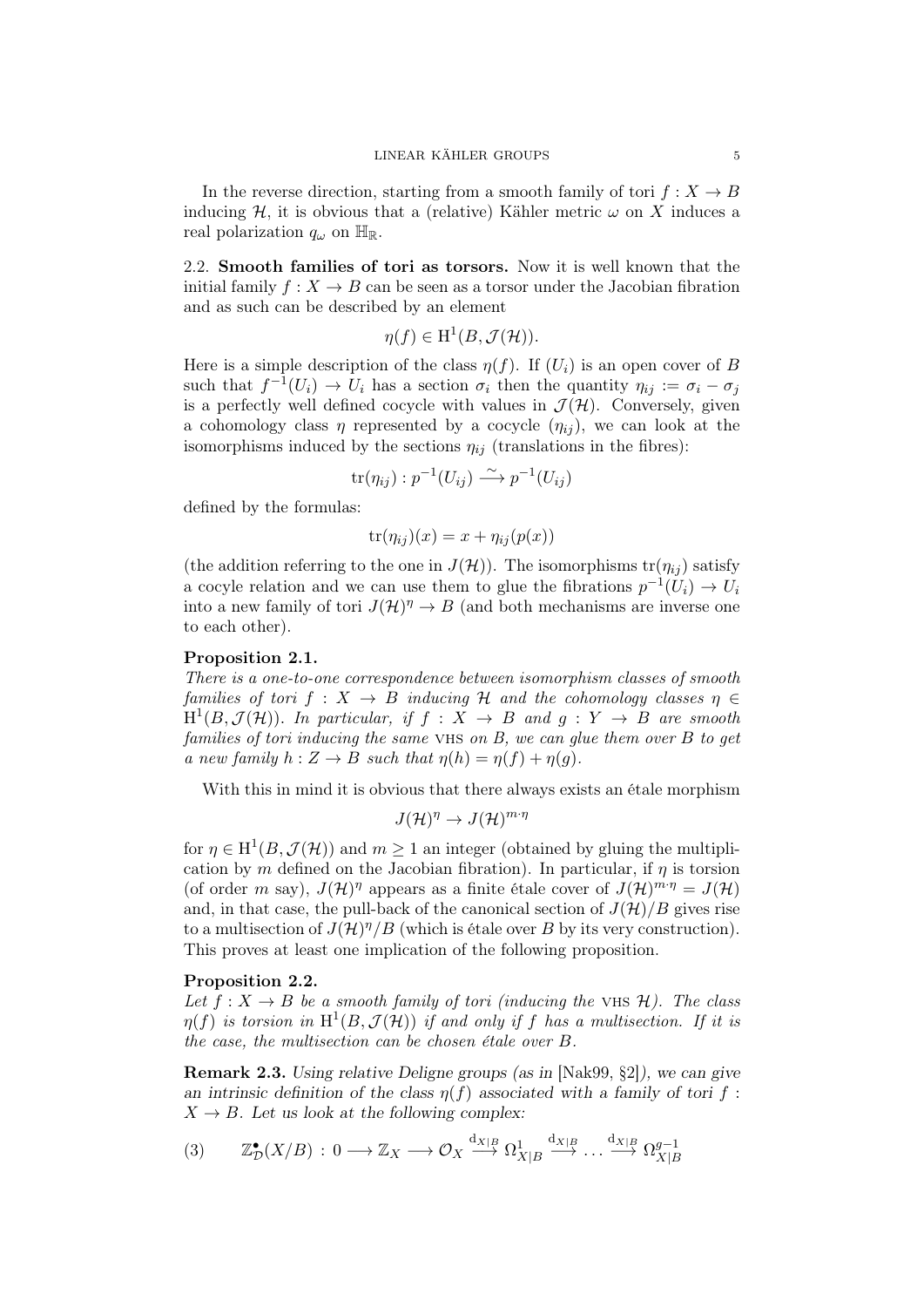*where*  $d_{X|B}$  *denotes the relative differential. The complex (3) sits obviously in the exact sequence*

(4) 
$$
0 \longrightarrow \Omega_{X|B}^{\leq g-1}[-1] \longrightarrow \mathbb{Z}_{\mathcal{D}}^{\bullet}(X/B) \longrightarrow \mathbb{Z}_X \longrightarrow 0
$$

*where the last term is the complex given by the constant sheaf concentrated in degree 0. Taking derived direct image of (4) yields a triangle:*

(5) 
$$
\mathbb{R}f_*\Omega_{X|B}^{\leq g-1}[-1] \longrightarrow \mathbb{R}f_*\mathbb{Z}_D^{\bullet}(X/B) \longrightarrow \mathbb{R}f_*\mathbb{Z}_X \stackrel{+1}{\longrightarrow}.
$$

*On the other hand, we also have another triangle:*

(6) 
$$
\mathbb{R}f_*\Omega_{X|B}^{\geq g} \longrightarrow \mathbb{R}f_*\Omega_{X|B}^{\bullet} \longrightarrow \mathbb{R}f_*\Omega_{X|B}^{\leq g-1} \longrightarrow
$$

*and the long exact sequence of cohomology associated with (6) shows that*

(7) 
$$
\mathrm{H}^{k} \mathbb{R} f_* \Omega_{X|B}^{\leq g-1} \simeq \left( R^k f_* \mathbb{C}_X \otimes \mathcal{O}_B \right) / F^g
$$

*where*  $F^g$  is the  $g^{\text{th}}$ -step of the Hodge filtration on the VHS  $R^k f_* \mathbb{C}_X$ *.* Now *looking at the long exact sequence associated with (5), we get:*

$$
R^{2g-1}f_*\mathbb{Z}_X \to \mathrm{H}^{2g-1}\mathbb{R}f_*\Omega^{\leq g-1}_{X|B} \to \mathrm{H}^{2g}\mathbb{R}f_*\mathbb{Z}_\mathcal{D}^\bullet(X/B) \to R^{2g}f_*\mathbb{Z}_X \to 0.
$$

*We can identify several terms in the sequence above:*  $R^{2g} f_* \mathbb{Z}_X$  *is the constant sheaf*  $\mathbb{Z}_B$  *and*  $R^{2g-1}f_*\mathbb{Z}_X$  *is nothing but*  $\mathbb{H}_{\mathbb{Z}}$ *. Using the isomorphism (7), the last piece of exact sequence reads as:*

(8) 
$$
0 \longrightarrow \mathcal{J}(\mathcal{H}) \longrightarrow \mathcal{D}_0(X/B) := \mathrm{H}^{2g} \mathbb{R} f_* \mathbb{Z}_D^{\bullet}(X/B) \longrightarrow \mathbb{Z}_B \longrightarrow 0
$$

*which is nothing but a relative version of* [Voi02, cor. 12.27, p. 285]*. So we have just associated with*  $f: X \to B$  *an extension of the sheaf*  $\mathcal{J}(\mathcal{H})$  *by*  $\mathbb{Z}_B$ *and it is fairly clear that the cohomology class*  $\eta(f)$  *is obtained as the image of* 1 *under the connecting morphism*

$$
\delta_f: \mathrm{H}^0(B,\mathbb{Z}_B) \longrightarrow \mathrm{H}^1(B,\mathcal{J}(\mathcal{H}))
$$

*coming from (8).*

As the name suggests, the sheaf  $\mathcal{D}_0(X/B)$  should be thought as a sheaf *of relative 0-cycles of X/B. With this in mind, we see that a multisection of f* determines a global section of  $\mathcal{D}_0(X/B)$  which is sent to some non zero integer in  $H^0(B,\mathbb{Z}_B)$  (the relative degree of the corresponding cycle) and the *description of η*(*f*) *we got above implies that this class should be a torsion one, thus proving the second implication in Proposition 2.2.*

Now we can use the exact sequence (2) to define a topological invariant of a smooth family of tori. The long exact sequence associated with (2) reads as

$$
\mathrm{H}^{1}(B, \mathcal{E}) \stackrel{\exp}{\longrightarrow} \mathrm{H}^{1}(B, \mathcal{J}(\mathcal{H})) \stackrel{c}{\longrightarrow} \mathrm{H}^{2}(B, \mathbb{H}_{\mathbb{Z}}).
$$

The following was first observed by Kodaira in his study of elliptic surfaces [Kod63, Theorem 11.3].

## Proposition 2.4.

Let us fix a class  $\eta_0$  in  $H^1(B, \mathcal{J}(\mathcal{H}))$ . Then any finite dimensional vector space  $V \subset H^1(B, \mathcal{E})$  appears as the base space of a smooth deformation

$$
\pi: \mathcal{X}_V^{\eta_0} \to V \times B
$$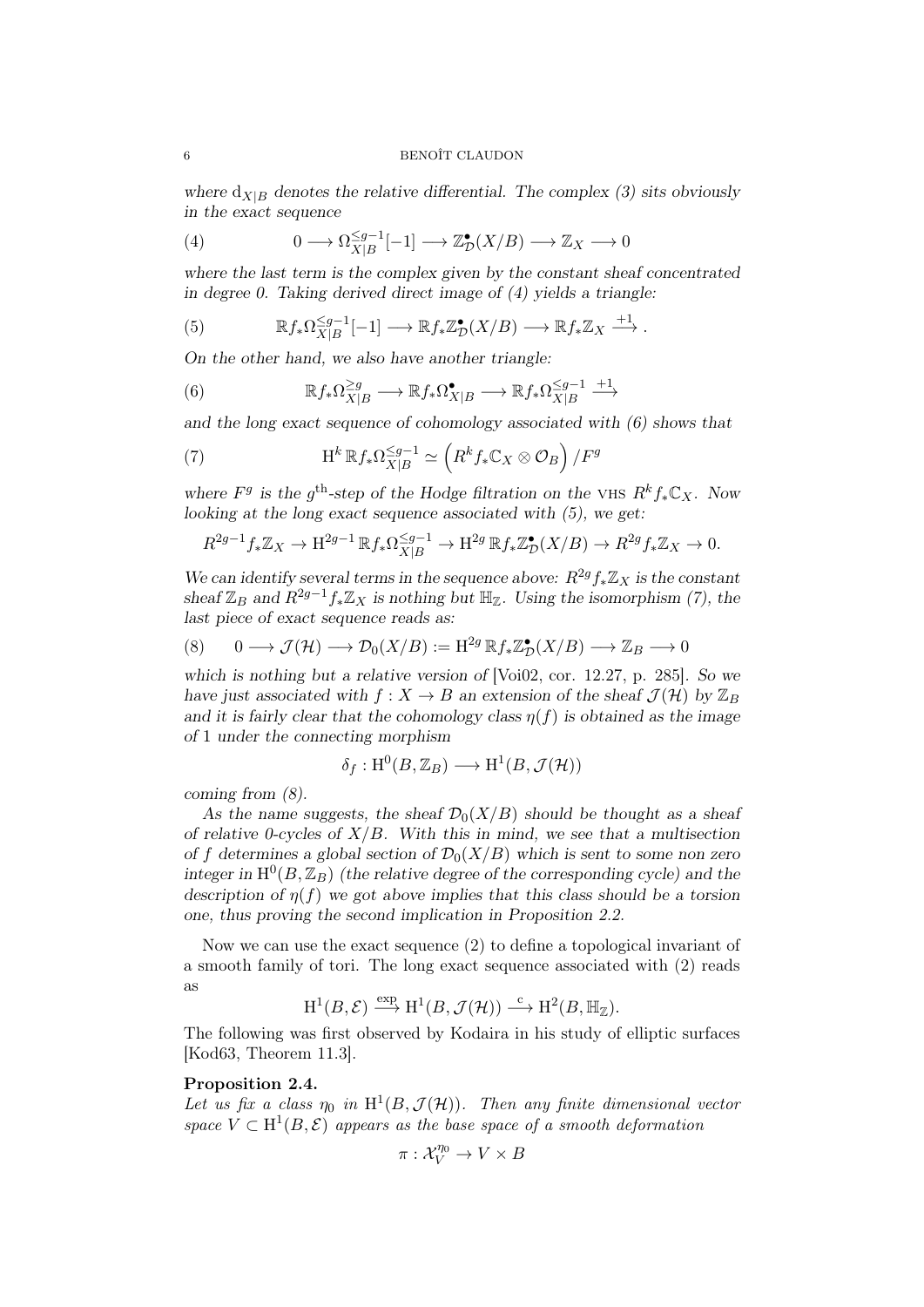*such that if*  $v \in V$  *the smooth family of tori* 

$$
\pi_v: \mathcal{X}_v^{\eta_0} := \pi^{-1}(\{v\} \times B) \to B
$$

*is such that*  $\eta(\pi_v) = \exp(v) + \eta_0$ .

*In particular, if*  $c(\eta_0)$  *is torsion,*  $J(\mathcal{H})^{\eta_0}$  *can be deformed (over B) to a smooth family of tori having a multisection.*

*Proof.* There is a tautological vector bundle  $\mathcal{E}_V$  which is an extension:

$$
0 \longrightarrow \mathcal{E} \longrightarrow \mathcal{E}_V \longrightarrow \underline{V} \longrightarrow 0
$$

where  $V$  is the trivial vector bundle. Its extension class is given by

$$
\mathrm{Id}_V \in \mathrm{End}(V) \subset V^* \otimes \mathrm{H}^1(B,\mathcal{E}) \simeq \mathrm{H}^1(B,\underline{V}^* \otimes \mathcal{E}).
$$

The local system  $\mathbb{H}_{\mathbb{Z}}$  acts on the total space of  $\mathcal{E}_V$  by translations and we can form the quotient. The manifold  $\mathcal Y$  we obtain has a natural projection to the total space of *V* . This is thus a smooth family of tori

$$
\rho: \mathcal{Y} \longrightarrow V \times B
$$

and over a point  $v \in V$  we get from the construction that  $\eta(\rho_v) := \exp(v)$ . Now we can glue the trivial family  $V \times X \to V \times B$  and  $\mathcal{Y} \to V \times B$  over  $V \times B$  to get the sought family

$$
\pi: \mathcal{X} \longrightarrow V \times B.
$$

If  $c(\eta_0)$  is torsion then there exists an integer  $m \geq 1$  such that  $m \cdot \eta_0 =$  $\exp(v_0)$  for some  $v_0 \in H^1(B, \mathcal{E})$ . The latter being a vector space we can rewrite this equality as  $m \cdot (\eta - \exp(v_0/m)) = 0$ . The construction explained above with  $\mathbb{C} \cdot v_0 \subset \mathrm{H}^1(B, \mathcal{E})$  gives a smooth family of tori  $\mathcal{X} \to \mathbb{C} \times B$  such that  $\eta(\mathcal{X}_0) = \eta_0$  and  $\eta(\mathcal{X}_{-1/m})$  is torsion. The family  $\mathcal{X}_{-1/m} \to B$  has thus a multisection according to Proposition 2.2. a multisection according to Proposition  $2.2$ .

Let us remark that the situation corresponding to the second part of the preceding proposition occurs in the Kähler case<sup>5</sup>.

#### Proposition 2.5.

*Let*  $f: X \to B$  *be a smooth family of tori inducing*  $H$ *. If*  $X$  *is Kähler, the class*  $c(\eta(f))$  *is torsion in*  $H^2(B, \mathbb{H}_\mathbb{Z})$ *.* 

*Proof.* Using the description of the class  $\eta(f)$  given in Remark 2.3, we readily infer that there is a commutative diagram

(9) 
$$
H^{0}(B, \mathbb{Z}_{B} = R^{2g} f_{*} \mathbb{Z}_{X}) \xrightarrow{d_{2}} H^{2}(B, R^{2g-1} f_{*} \mathbb{Z}_{X} = \mathbb{H}_{\mathbb{Z}})
$$
\n
$$
\uparrow_{\mathcal{F}} \qquad \qquad \uparrow_{\mathcal{F}} \qquad \qquad \downarrow_{\mathcal{F}} \qquad \qquad \downarrow_{\mathcal{F}} \qquad \qquad \downarrow_{\mathcal{F}} \qquad \qquad \downarrow_{\mathcal{F}} \qquad \qquad \downarrow_{\mathcal{F}} \qquad \qquad \downarrow_{\mathcal{F}} \qquad \qquad \downarrow_{\mathcal{F}} \qquad \qquad \downarrow_{\mathcal{F}} \qquad \qquad \downarrow_{\mathcal{F}} \qquad \qquad \downarrow_{\mathcal{F}} \qquad \qquad \downarrow_{\mathcal{F}} \qquad \qquad \downarrow_{\mathcal{F}} \qquad \qquad \downarrow_{\mathcal{F}} \qquad \qquad \downarrow_{\mathcal{F}} \qquad \qquad \downarrow_{\mathcal{F}} \qquad \qquad \downarrow_{\mathcal{F}} \qquad \qquad \downarrow_{\mathcal{F}} \qquad \qquad \downarrow_{\mathcal{F}} \qquad \qquad \downarrow_{\mathcal{F}} \qquad \qquad \downarrow_{\mathcal{F}} \qquad \qquad \downarrow_{\mathcal{F}} \qquad \qquad \downarrow_{\mathcal{F}} \qquad \qquad \downarrow_{\mathcal{F}} \qquad \qquad \downarrow_{\mathcal{F}} \qquad \qquad \downarrow_{\mathcal{F}} \qquad \qquad \downarrow_{\mathcal{F}} \qquad \qquad \downarrow_{\mathcal{F}} \qquad \qquad \downarrow_{\mathcal{F}} \qquad \qquad \downarrow_{\mathcal{F}} \qquad \qquad \downarrow_{\mathcal{F}} \qquad \qquad \downarrow_{\mathcal{F}} \qquad \qquad \downarrow_{\mathcal{F}} \qquad \qquad \downarrow_{\mathcal{F}} \qquad \qquad \downarrow_{\mathcal{F}} \qquad \qquad \downarrow_{\mathcal{F}} \qquad \qquad \downarrow_{\mathcal{F}} \qquad \qquad \downarrow_{\mathcal{F}} \qquad \qquad \downarrow_{\mathcal{F}} \qquad \qquad \downarrow_{\mathcal{F}} \qquad \qquad \downarrow_{\mathcal{F}} \qquad
$$

where  $d_2$  is the differential appearing in the Leray spectral sequence associated with  $f$  and  $\mathbb{Z}_X$ . But it is well known that this spectral sequence degenerates at *E*<sup>2</sup> for a Kähler morphism and when it is computed using

<sup>&</sup>lt;sup>5</sup>Let us note that if  $f: X \to B$  is proper and smooth, and if X is Kähler, then B is Kähler as well. If *d* is the relative dimension of *f* and  $\omega$  a Kähler form on *X*, the fibrewise integration of  $\omega^{d+1}$  provides us with a Kähler form on *B*.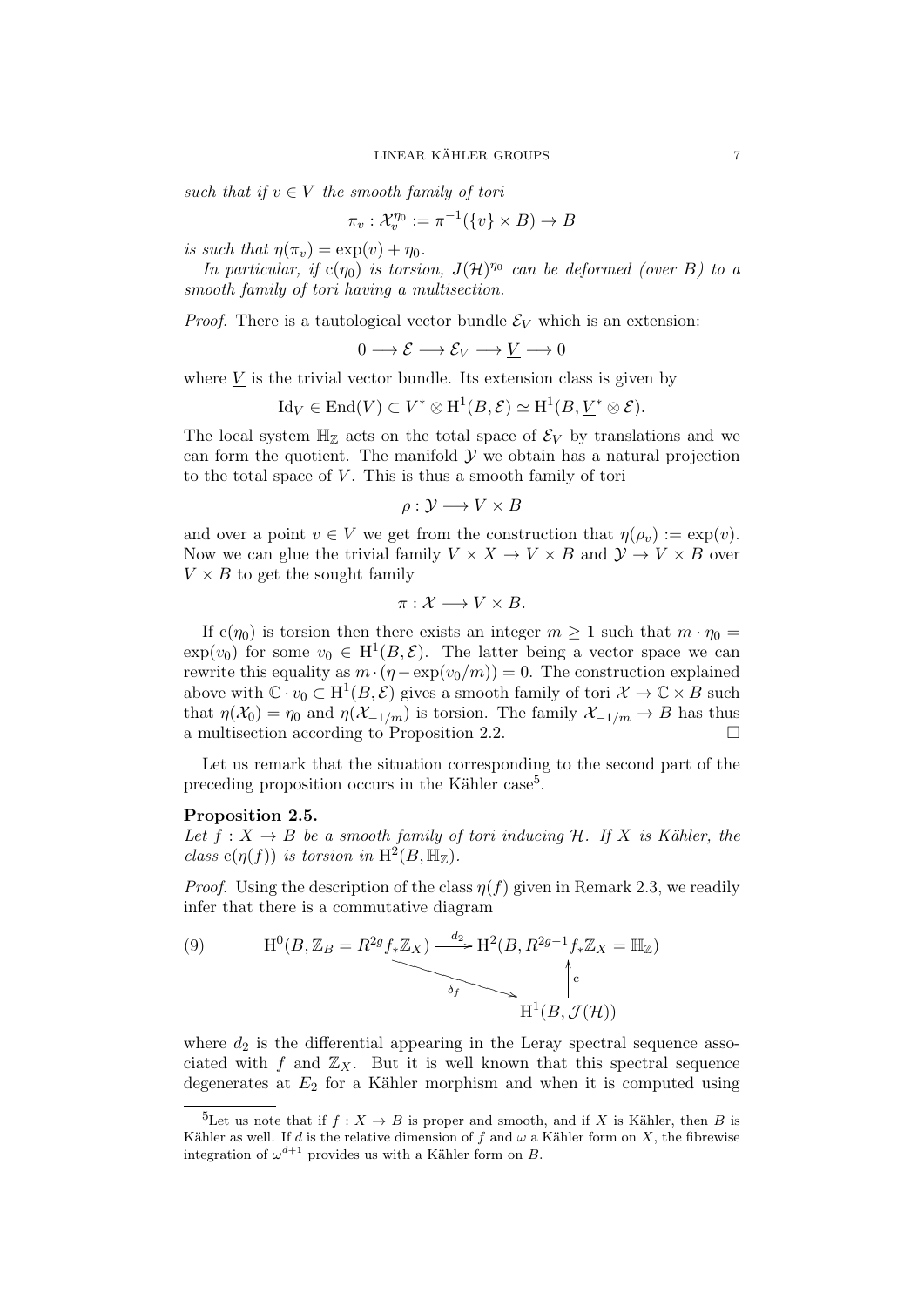#### 8 BENOÎT CLAUDON

real coefficients [Del68, Prop. 2.4] (see also [Voi02, Th. 16.15, p. 379]). The diagram (9) is translated into the equality

$$
c(\eta(f)) = c(\delta_f(1)) = d_2(1)
$$

and the vanishing of  $d_{2,\mathbb{R}}$  exactly means that  $c(\eta(f))$  is torsion.  $\Box$ 

Remark 2.6. *Obviously a relative Kähler class is enough to get the same conclusion as above. It is quite surprising that* c(*η*) *being torsion is in fact equivalent to the fibration*  $J(\mathcal{H})^{\eta} \to B$  *being cohomologically Kähler (meaning that there is a class of degree 2 on*  $J(\mathcal{H})^{\eta}$  whose restriction to the fibres *is a Kähler class). This is the content of* [Nak99, Proposition 2.17]*.*

2.3. Equivariant cohomology. In this paragraph, we recall some facts about equivariant cohomology with respect to the action of a (finite) group Γ. This formalism was also used in the study of elliptic surfaces [Kod63, §13- 14. Here is the setting: we consider a finite group  $\Gamma$  acting on a complex manifold *B* and we look at sheaves of abelian groups  $\mathcal F$  over *B* endowed<sup>6</sup> with an action of  $\Gamma$  compatible with the one on  $B$ : it means that for any  $\gamma \in \Gamma$ , there exists an isomorphism

$$
i_\gamma:\gamma_*\mathcal{F}\overset{\sim}{\longrightarrow}\mathcal{F}
$$

or, even more concretely, for any open subset  $U \subset B$ , there is an isomorphism

$$
i_{\gamma}: \mathrm{H}^{0}(U, \mathcal{F}) \xrightarrow{\sim} \mathrm{H}^{0}(\gamma^{-1}(U), \mathcal{F}).
$$

The collection of these isomorphisms has to satisfy the cocycle relation:

$$
i_{\gamma g} = i_{\gamma} \circ (\gamma_* i_g).
$$

If  $\mathcal F$  is such a Γ-sheaf, the group  $\Gamma$  acts on the space of global sections and we can define the following functor:

$$
\mathrm{F}_\Gamma : \left\{ \begin{array}{ccc} \mathcal{S} h_\Gamma(B) & \longrightarrow & \mathcal{A} b \\ \mathcal{F} & \mapsto & \mathrm{H}^0(B,\mathcal{F})^\Gamma \end{array} \right.
$$

from the category of Γ-sheaves (of abelian groups) to the category of abelian groups.

## Definition 2.7.

*The equivariant cohomology groups of a* Γ*-sheaf F are defined using the (right)* derived functors of  $F_\Gamma$ *:* 

$$
H^i_{\Gamma}(B,\mathcal{F}) := R^i F_{\Gamma}(\mathcal{F}).
$$

The functor  $F_{\Gamma}$  being expressed as the composition of two functors (taking first the global sections and then the invariants under  $\Gamma$ ), the equivariant cohomology groups can be computed using the spectral sequence of a composed functor (see [Voi02, th. 16.9, p. 371]).

## Proposition 2.8.

*For any* Γ*-sheaf F, there is a spectral sequence*

(10) 
$$
E_2^{p,q} := \mathrm{H}^p(\Gamma, \mathrm{H}^q(B, \mathcal{F})) \Longrightarrow \mathrm{H}^{p+q}_{\Gamma}(B, \mathcal{F})
$$

*abutting to the equivariant cohomology of F.*

<sup>&</sup>lt;sup>6</sup>This is equivalent to giving an action on the étalé space F associated with  $\mathcal F$  such that the natural projection  $\mathbb{F} \to B$  is  $\Gamma$ -equivariant.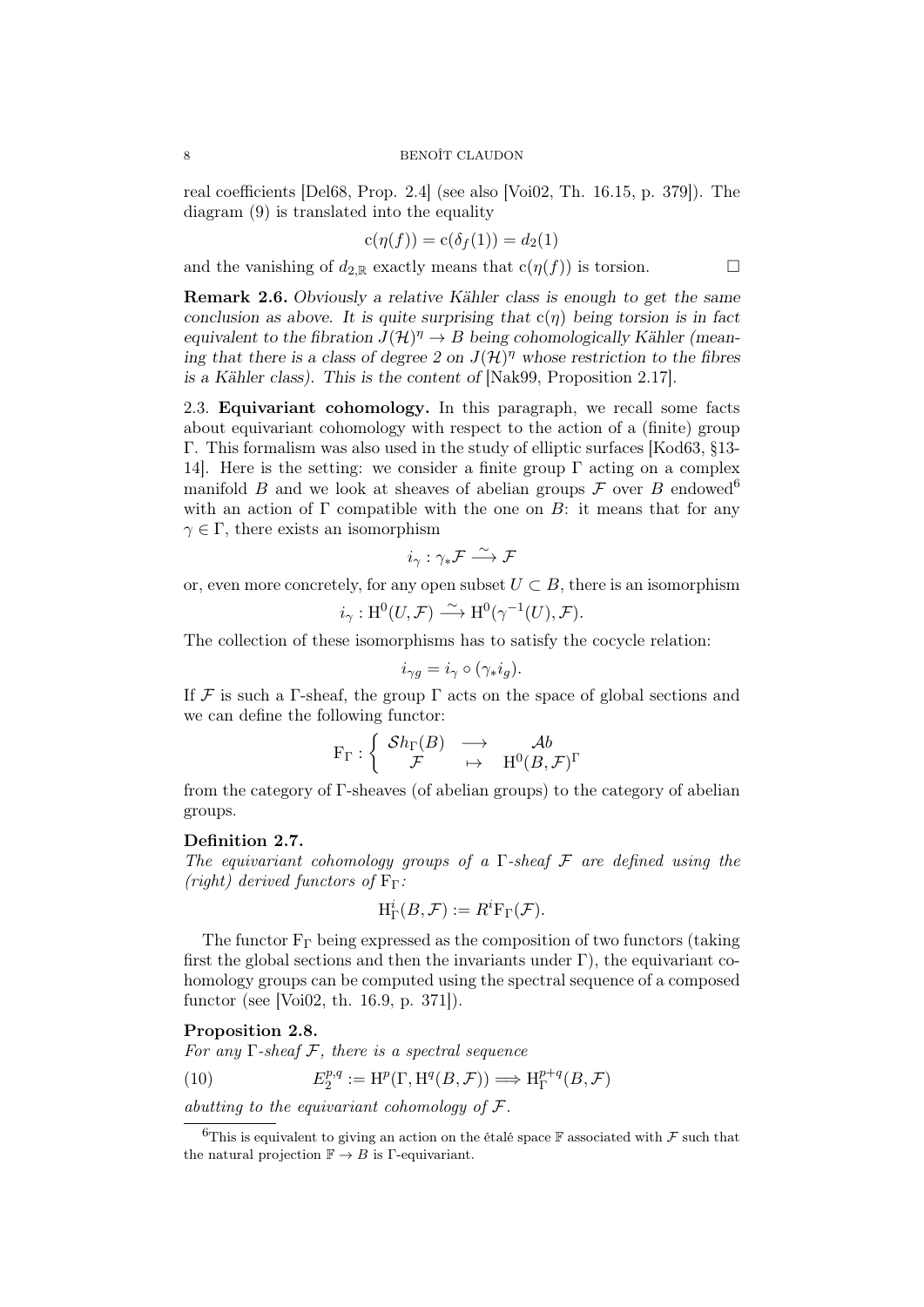**Remark 2.9.** It is well known that the higher cohomology groups  $\mathrm{H}^p(\Gamma,M)$ *are torsion groups for any* Γ*-module M and for any p >* 0 *when* Γ *is finite (see* [Bro82, Chapter III, Corollary 10.2]*). In particular, if M is in addition a* vector space, then the groups  $H^p(\Gamma, M)$  vanish for  $p > 0$ . It applies for *instance when*  $M = H^q(B, \mathcal{F})$  *for*  $\mathcal{F}$  *a* Γ*-sheaf which is at the same time a coherent sheaf. In this case, the spectral sequence from the preceding proposition degenerates and the equivariant cohomology consists in nothing but taking the invariants:*

$$
H^i_{\Gamma}(B, \mathcal{F}) = H^i(B, \mathcal{F})^{\Gamma}.
$$

2.4. Smooth family of tori endowed with a group action. We now aim at applying results from the previous paragraph to the following situation:  $f: X \to B$  is smooth family of tori endowed with an action of a finite group Γ. The fibration *f* is equivariant with respect to both actions of Γ on *X* and *B*. In particular, all the natural objects arising in this situation (the local system  $\mathbb{H}_{\mathbb{Z}}$ , the vHS, the Jacobian fibration as well as its sheaf of sections) are endowed with compatible actions of  $\Gamma$ . The sequence (2) is then an exact sequence of Γ-sheaves and using Remark 2.9 the long exact sequence reads now as:

(11) 
$$
\mathrm{H}^{1}(B, \mathcal{E})^{\Gamma} \xrightarrow{\exp} \mathrm{H}_{\Gamma}^{1}(B, \mathcal{J}(\mathcal{H})) \xrightarrow{c_{\Gamma}} \mathrm{H}_{\Gamma}^{2}(B, \mathbb{H}_{\mathbb{Z}}) \dots
$$

As in Paragraph 2.1, we can naturally identify a Γ-equivariant smooth family of tori  $f: X \to B$  with its cohomology class

$$
\eta_{\Gamma}(f) \in \mathrm{H}^1_{\Gamma}(B,\mathcal{J}(\mathcal{H})).
$$

This can be done as in Kodaira's work [Kod63, Theorem 14.1] or using relative Deligne groups. The exact sequence

$$
0 \longrightarrow \mathcal{J}(\mathcal{H}) \longrightarrow \mathcal{D}_0(X/B) \longrightarrow \mathbb{Z}_B \longrightarrow 0
$$

is indeed an exact sequence of Γ-sheaves and the connecting morphism

$$
\delta_f^{\Gamma}: \mathrm{H}^0(B,\mathbb{Z}_B)^{\Gamma}=\mathbb{Z}\longrightarrow \mathrm{H}^1_\Gamma(B,\mathcal{J}(\mathcal{H}))
$$

enables us to define  $\eta_{\Gamma}(f) := \delta_f^{\Gamma}(1)$  in the group  $H^1_{\Gamma}(B, \mathcal{J}(\mathcal{H}))$ .

We can now turn Propositions 2.4 and 2.5 into Γ-equivariant statements. The proof of Proposition 2.4 applies verbatim to give the following result.

#### Proposition 2.10.

Let us fix a class  $\eta$  in  $H^1_\Gamma(B,\mathcal{J}(\mathcal{H}))$ . Then any finite dimensional vector space  $V \text{ }\subset H^1(B,\mathcal{E})^{\Gamma}$  appears then as the base space of a smooth  $\Gamma$ -equivariant *deformation*

$$
\pi: \mathcal{X}^\eta_V \to V \times B.
$$

*Precisely: the group*  $\Gamma$  *acts on*  $\mathcal{X}_{V}^{\eta}$  $V_V^{\eta}$  and the morphism  $\pi$  is equivariant for the *trivial action of*  $\Gamma$  *on*  $V$ *. If*  $v \in V$  *the smooth family of tori* 

$$
\pi_v: \mathcal{X}_v^{\eta} := \pi^{-1}(\{v\} \times B) \to B
$$

*has the following cohomology class*

$$
\eta_{\Gamma}(\pi_v) = \exp(v) + \eta \in \mathrm{H}^1_{\Gamma}(B, \mathcal{J}(\mathcal{H})).
$$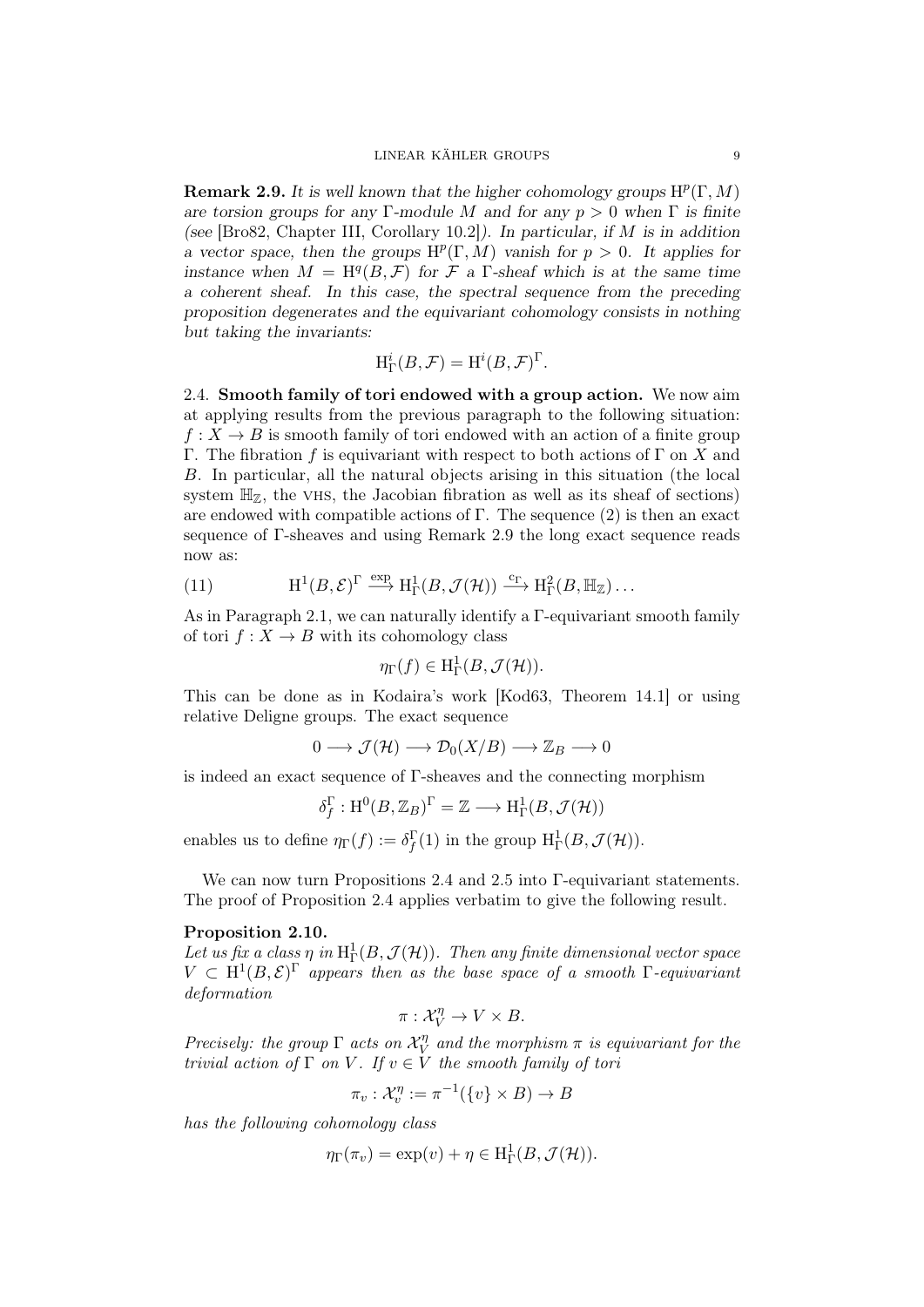## Proposition 2.11.

Let  $f: X \to B$  be a  $\Gamma$ -equivariant smooth family of tori and let us assume *that X is Kähler. Then the class*

$$
c_{\Gamma}(\eta_{\Gamma}(f)) \in H^2_{\Gamma}(B, \mathbb{H}_{\mathbb{Z}})
$$

*is torsion and*  $f: X \to B$  *can be deformed (over B)* to another smooth family *of tori having a multisection and acting on by* Γ*.*

*Proof.* Since the  $E_{\infty}^{0,2}$  coming from the spectral sequence (10) is a subgroup of  $E_2^{0,2}$  $2^{0,2}$ , we have a natural morphism:

$$
H_{\Gamma}^2(B, \mathbb{H}_{\mathbb{Z}}) \xrightarrow{\pi^{0,2}} H^2(B, \mathbb{H}_{\mathbb{Z}})^{\Gamma}.
$$

The following relation is clear:

$$
\pi^{0,2}(\mathrm{c}_\Gamma(\eta_\Gamma(f))) = \mathrm{c}(\eta(f))
$$

and consists in ignoring the Γ-action. Now we can use Proposition 2.5 to infer that  $\pi^{0,2}(c_{\Gamma}(\eta_{\Gamma}(f)))$  is torsion. Finally the kernel of  $\pi^{0,2}$  is an extension of  $E_{\infty}^{2,0}$  by  $E_{\infty}^{1,1}$  and these groups are torsion according to Remark 2.9. It is enough to conclude that  $c_{\Gamma}(\eta_{\Gamma}(f))$  is a torsion class in  $H^2_{\Gamma}(B, \mathbb{H}_{\mathbb{Z}})$ .

Since  $c_{\Gamma}(\eta_{\Gamma}(f))$  is torsion, we can mimic the proof of Proposition 2.4: it produces a deformation

$$
\mathcal{X} \longrightarrow \mathbb{C} \times B \longrightarrow \mathbb{C}
$$

endowed with an action of  $\Gamma$ , the group acting fibrewise over  $\mathbb C$ . Moreover there is a point in the base space  $t \in \mathbb{C}$  such that

$$
\eta_{\Gamma}(\mathcal{X}_t \to B) \in \mathrm{H}^1_{\Gamma}(B, \mathcal{J}(\mathcal{H}))
$$

is torsion and it implies that  $\mathcal{X}_t \to B$  has a multisection (look at the natural projection  $H^1_\Gamma(B, \mathcal{J}(\mathcal{H})) \longrightarrow H^1(B, \mathcal{J}(\mathcal{H}))^\Gamma$ .

## 3. From Kähler fibrations to projective ones

3.1. **Deforming the VHS.** In this section we show how to deform a smooth family of tori once a deformation of the VHS is fixed. Let us make this more precise. We consider  $f: X \to B$  a smooth family of tori between compact Kähler manifolds and as before we denote by  $H$  the VHS induced on the local system  $\mathbb{H}_{\mathbb{Z}}$ . We aim at considering small deformation of  $\mathcal{H}$  in the following sense.

## Definition 3.1.

*A small deformation of H is a* vhs *H<sup>U</sup> on* H<sup>Z</sup> *seen as a local system on*  $U \times B$  *where U is a polydisk around*  $o \in U$  *and such that the restriction of H*<sup>U</sup> *to*  $\{o\} \times B \simeq B$  *is the given H. We shall denote by*  $\mathcal{E}_U$  *the holomorphic vector bundle*  $\mathcal{H}_U/\mathcal{H}_U^{1,0}$  $U^{1,0}$ .

We will make use of the following lemma in the sequel.

## Lemma 3.2.

Let  $\mathbb{V}_{\mathbb{R}}$  be a local system underlying a VHS V of weight w defined on a compact *Kähler manifold B. Then for any*  $k \geq 0$ *, the natural map* 

$$
H^k(B, \mathbb{V}_{\mathbb{R}}) \longrightarrow H^k(B, \mathcal{V}/F^1)
$$

*induced by*  $\mathbb{V}_{\mathbb{R}} \to \mathbb{V}_{\mathbb{C}} \to \mathcal{V} \to \mathcal{V}/F^1$  *is surjective.*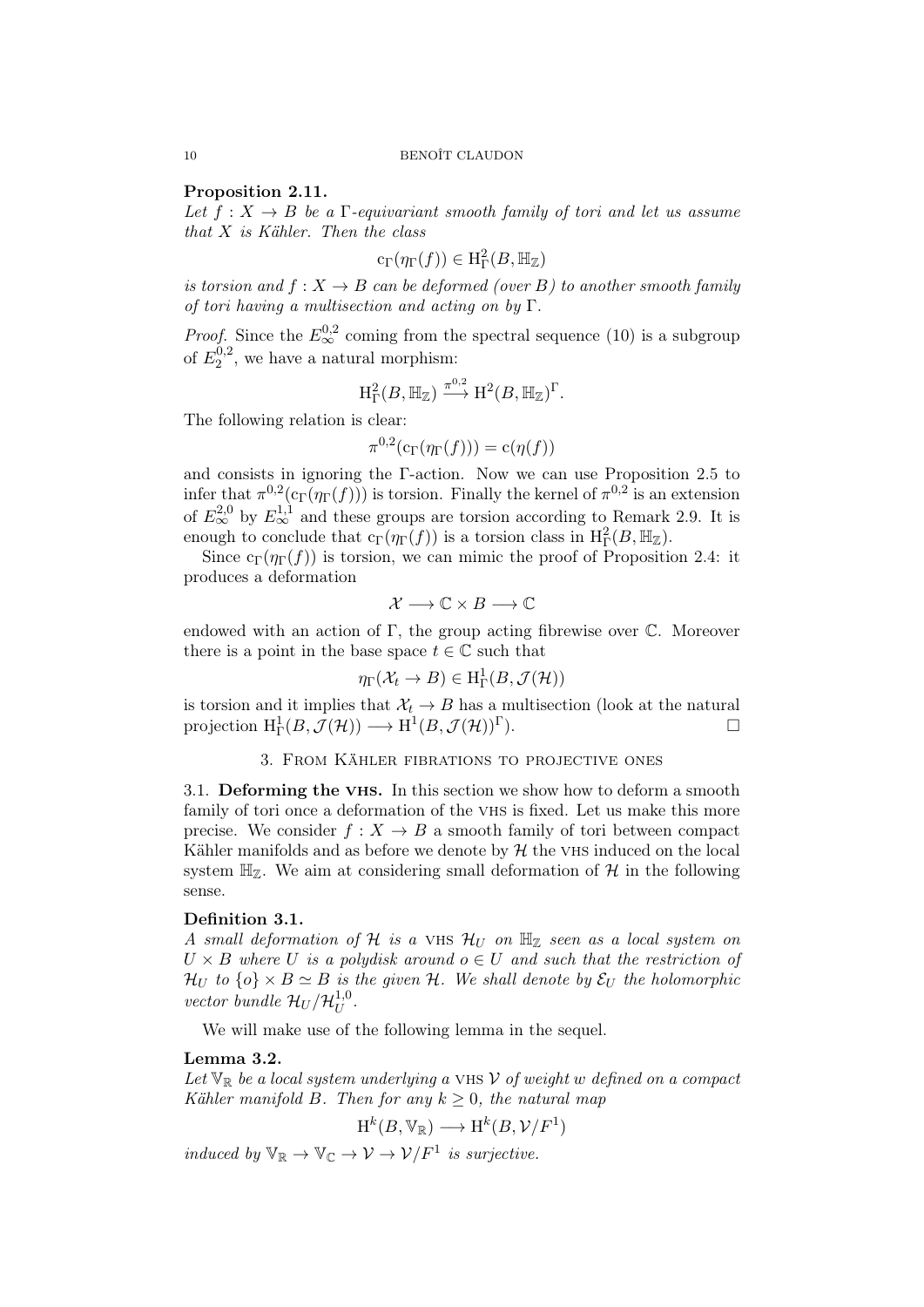*Proof.* The vector space  $H^k(B, V_{\mathbb{R}})$  carries a natural Hodge structure of weight  $k + w$ . This is Deligne's construction explained in [Zuc79, Theorem 2.9] (see also [Még10, §4.3]). From the construction itself, the (*P, Q*) part of this Hodge structure is given by the hypercohomology of a certain complex

$$
H^k(B, \mathbb{V}_{\mathbb{C}})^{P,Q} = \mathbb{H}^k(K_{P,Q}^{\bullet}).
$$

It happens that when  $(P,Q) = (0, k+w)$  this complex reduces to the Dolbeault complex

$$
K_{0,k+w}^\bullet=\mathcal{A}^{0,\bullet}(\mathcal{V}^{0,w})
$$

and its hypercohomology is thus the usual one of the holomorphic vector bundle  $\mathcal{V}^{0,w} = \mathcal{V}/F^1$ . The  $(0,k+w)$  part of this Hodge structure is then given by

$$
H^k(B, \mathbb{V}_{\mathbb{C}})^{0,k+w} \simeq H^k(B, \mathcal{V}/F^1).
$$

Now it is an easy observation that the real vector space underlying a weight *n* Hodge structure always surjects onto its  $(0, n)$  Hodge component.  $\Box$ 

With Definition 3.1 at hand, we have the following deformation process.

#### Proposition 3.3.

Let  $f: X \to B$  be a smooth family of tori between compact Kähler manifolds *inducing*  $H$  *and*  $H_U$  *a small deformation of*  $H$ *. Then there exists* 

$$
\mathcal{X}_U \xrightarrow{\pi_U} U \times B \xrightarrow{p_1} U
$$

*a smooth family of tori over*  $U \times B$  *inducing*  $\mathcal{H}_U$  *and such that the family of tori*  $(\pi_U \circ p_1)^{-1}(o) \to B$  *is isomorphic to*  $X \to B$ *.* 

*Proof.* The VHS  $\mathcal{H}_U$  being fixed we can consider the Jacobian fibration

$$
\mathcal{J}(\mathcal{H}_U) \to U \times B
$$

associated with it and the corresponding long exact sequences: (12)

$$
H^{1}(U \times B, \mathcal{E}_{U}) \xrightarrow{\exp} H^{1}(U \times B, \mathcal{J}(\mathcal{H}_{U})) \xrightarrow{c} H^{2}(U \times B, \mathbb{H}_{\mathbb{Z}}) \longrightarrow H^{2}(U \times B, \mathcal{E}_{U})
$$
\n
$$
\downarrow \qquad \qquad \downarrow \qquad \qquad \downarrow \qquad \qquad \parallel
$$
\n
$$
H^{1}(B, \mathcal{E}) \xrightarrow{\exp} H^{1}(B, \mathcal{J}(\mathcal{H})) \xrightarrow{c} H^{2}(B, \mathbb{H}_{\mathbb{Z}})
$$

The vertical arrows in the preceding diagram are induced by the restriction to  $B \simeq \{0\} \times B$ . Since  $c(\eta(f))$  is torsion (Proposition 2.5), its image in the vector space  $H^2(U \times B, \mathcal{E}_U)$  vanishes and thus there exists a class  $\eta^1 \in$  $H^1(U \times B, \mathcal{J}(\mathcal{H}_U))$  whose restriction to *B* satisfies  $c(\eta_B^1B) = c(\eta(f))$ . It means that there exists a class  $\alpha \in H^1(B, \mathcal{E})$  such that  $\eta_{|B}^1 - \eta(f) = \exp(\alpha)$ . To conclude it is enough to observe that the first vertical arrow is surjective. To do so, let us consider the following diagram:

$$
H^{1}(U \times B, \mathbb{H}_{\mathbb{R}}) \longrightarrow H^{1}(U \times B, \mathcal{E}_{U})
$$
  

$$
\parallel \qquad \qquad \downarrow
$$
  

$$
H^{1}(B, \mathbb{H}_{\mathbb{R}}) \longrightarrow H^{1}(B, \mathcal{E}).
$$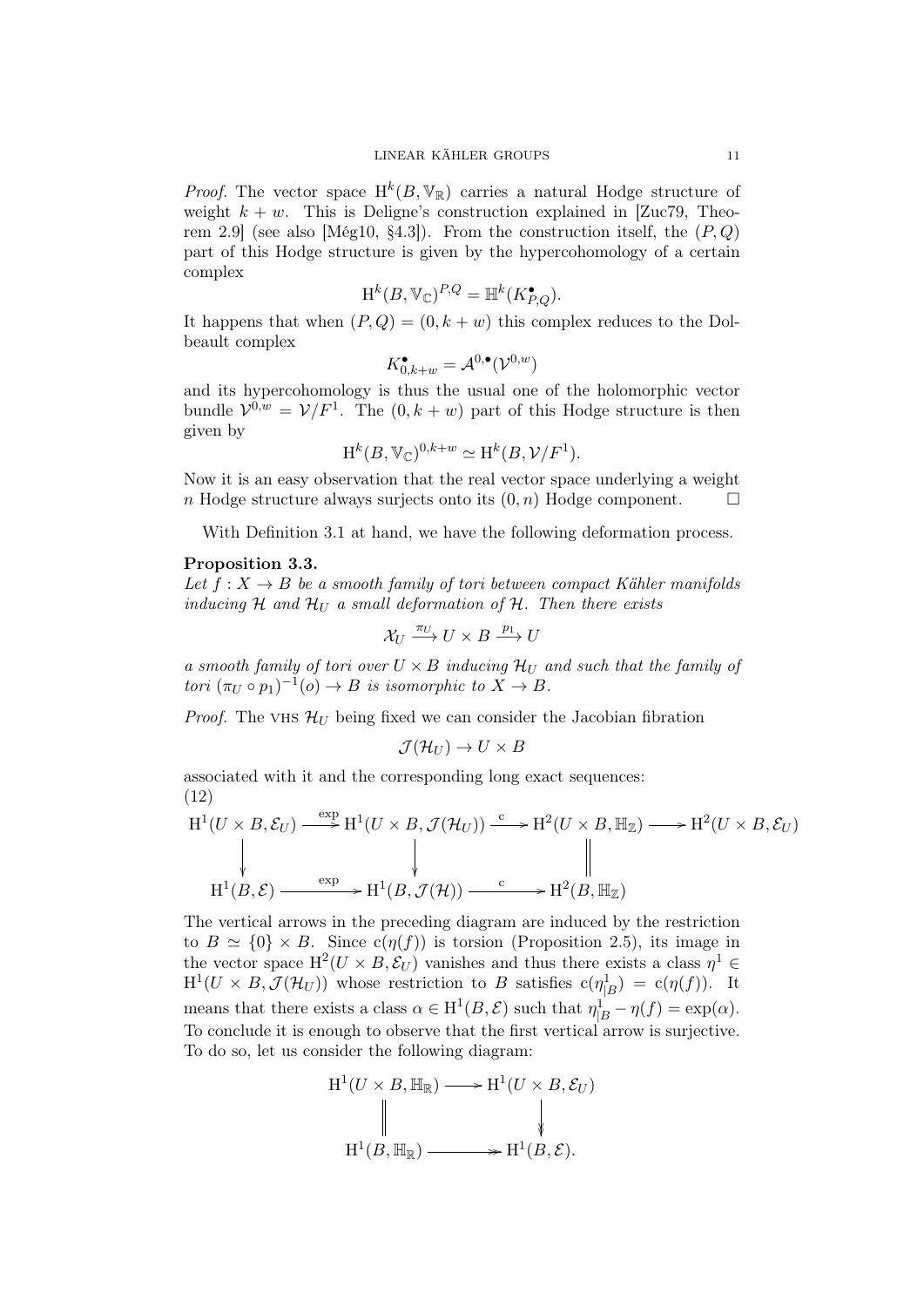Since the horizontal bottom arrow is surjective (Lemma 3.2), it is then clear that the map we are interested in

$$
H^1(U \times B, \mathcal{E}_U) \longrightarrow H^1(B, \mathcal{E})
$$

is surjective as well. Now if  $\alpha_U \in H^1(U \times B, \mathcal{E}_U)$  is such that  $(\alpha_U)_{|B} = \alpha$ then the class  $\eta_U := \eta^1 - \exp(\alpha_U)$  restricts to *B* as the given  $\eta(f)$ . The class *ηU* corresponds thus to a smooth family of tori over  $U \times B$  inducing  $\mathcal{H}_U$  and whose restriction to *B* is isomorphic to the fibration  $f: X \to B$  we started with.  $\Box$ 

Remark 3.4. *The last proposition holds also in the equivariant setting (we wrote down the proof without a group acting to keep the notation readable). It is enough to use equivariant cohomology and it gives the following conclusion (let us recall that a* Γ*-*vhs *is a* vhs *such that the underlying local system is endowed with an action of* Γ*, the Hodge filtration being compatible with this action).*

### Proposition 3.5.

Let  $f: X \to B$  be a smooth family of tori (between compact Kähler mani*folds) equivariant under the action of a finite group* Γ *on both X and B. Let us moreover consider*  $\mathcal{H}_U$  *a small deformation of*  $\mathcal{H}$  *which at the same time a* Γ*-*vhs *for the action on U × B given by the trivial one on U. There exists then*

$$
\mathcal{X}_U \xrightarrow{\pi_U} U \times B \xrightarrow{p_1} U
$$

*a smooth family of tori over U ×B as in Proposition 3.3 such that* Γ *is acting on*  $\mathcal{X}_U$  *and*  $\pi_U$  *is equivariant for the trivial action on*  $U$ *.* 

3.2. Buchdahl's criterion for families of tori. We now recall the relative Buchdahl criterion we obtained in [CCE14, Th. 1.1] and explain how to make it equivariant (adapting Graf's arguments from [Gra16, §9]).

#### Proposition 3.6.

*Let H be a weight −*1 *and rank* 2*g* vhs *over B (whose underlying local system is denoted*  $\mathbb{H}_{\mathbb{Z}}$ . Let us assume moreover that  $\mathcal{H}$  *admits a real polarization q.* Then there exists a small deformation  $\mathcal{H}_V$  *of*  $\mathcal{H}$  *such that the set* 

 ${v \in V \mid \mathcal{H}_{V,v}}$  admits a rational polarization

*is dense near*  $o \in V$ : *its closure contains an open neighbourhood of*  $o$  *(the notation*  $\mathcal{H}_{V,v}$  *is simply the restriction of*  $\mathcal{H}_V$  *to*  $\{v\} \times B \simeq B$ *).* 

Since we need to check that the construction of [CCE14] can be made in an equivariant framework, we recall how the proof goes.

*Sketch of proof.* Let us consider the R-algebra

$$
A_{\mathbb{R}} := \mathrm{H}^0(B, \mathrm{End}(\mathbb{H}_{\mathbb{R}})).
$$

The vHS *H* is nothing but an element  $I \in A_{\mathbb{R}}$  such that  $I^2 = -1$  and as such determines a complex structure on  $A_{\mathbb{R}}$ . This structure can be enriched as follows. Let us consider the decomposition

$$
A_{\mathbb{R}} = A^I \oplus A^{-1}
$$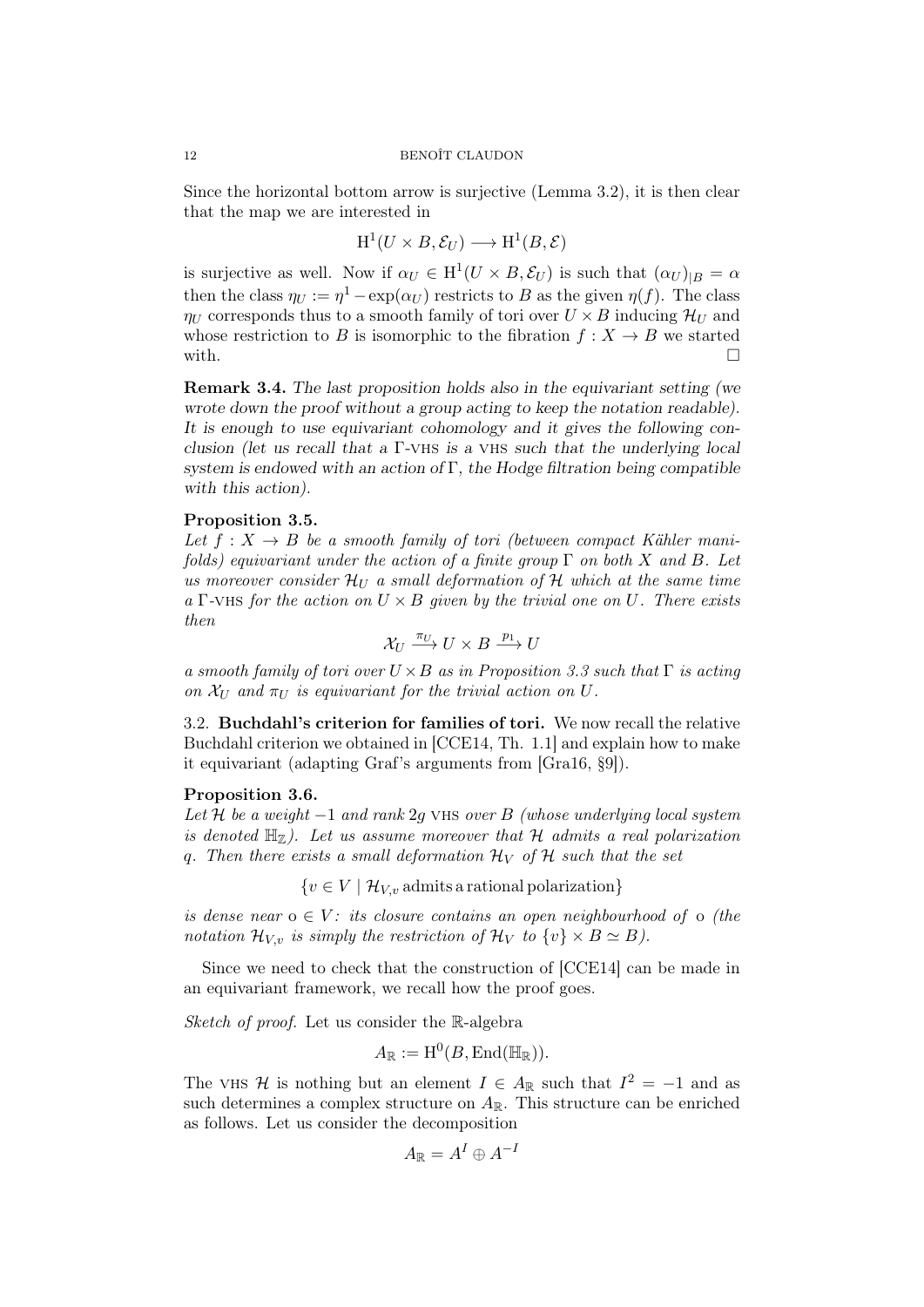where  $A^I$  (*resp.*  $A^{-I}$ ) consists in elements of  $A_{\mathbb{R}}$  commuting with *I* (*resp.* anti-commuting with *I*). Multiplication by *I* respects the decomposition and thus induces a complex structure on each piece. If we let

$$
A_{\mathbb{C}}^{-I} := A_{\mathbb{C}}^{1,-1} \oplus A_{\mathbb{C}}^{-1,1},
$$

we then have a weight 0 Hodge structure on  $A_{\mathbb{R}}$  whose  $(0,0)$  part is just  $A<sup>I</sup>$ .

Let *G* be the group of invertible elements of  $A_{\mathbb{R}}$ : it acts on  $A_{\mathbb{R}}$  by conjugation. The orbit through *I* is *G/G◦* where *G◦* is the group of invertible elements commuting with *I*. The space  $G/G^{\circ}$  inherits a complex structure from the local diffeomorphism

$$
G/G^{\circ} \longrightarrow G_{\mathbb{C}}/G_{\mathbb{C}}^{\circ}.
$$

Let us consider a small neighbourhood *V* of *o* the class of the identity in  $G/G^{\circ}$ : it is the base of a tautological family of complex structures on  $\mathbb{H}_{\mathbb{R}}$ , *i.e.* it carries a small deformation  $\mathcal{H}_V$  of  $\mathcal{H}$ . Now we can consider the following<sup>7</sup> weight 2 vHs on  $V$ : the local system is given by

$$
\mathbb{W}_{\mathbb{Q}}:=\mathrm{H}^0(B,\Lambda^2\mathbb{H}^{\vee}_{\mathbb{Q}})
$$

and the Hodge structure on  $\mathcal{W}_v$  is induced by  $\mathcal{H}_v$  for  $v \in V$ . Now we aim at applying [Voi02, Proposition 17.20] and we first remark that the polarization can be seen as an element  $q \in W_0^{1,1}$ . Moreover such an element induces in particular a morphism (of bidegree (1*,* 1)) of Hodge structures

$$
q\circ\cdot:A_{\mathbb{R}}\longrightarrow\mathcal{W}_o
$$

which is clearly surjective (*q* is an isomorphism between  $\mathbb{H}$  and  $\mathbb{H}^{\vee}$ ). It implies that the following component of the differential of the period map

(13) 
$$
\overline{\nabla}_{o}(q): T_{V,o} = A^{-I} = A_{\mathbb{R}} \cap \left( A_{\mathbb{C}}^{1,-1} \oplus A_{\mathbb{C}}^{-1,1} \right) \longrightarrow \mathcal{W}_{o}^{0,2}
$$

is surjective. The statement of [Voi02, Proposition 17.20] ensures that the set of  $v \in V$  such that  $\mathcal{H}_v$  is  $\mathbb{Q}$ -polarizable is dense in *V*. □

From the proof we get the following equivariant version.

## Corollary 3.7.

*Let us assume that a finite group*  $\Gamma$  *acts on*  $B$  *and that the* VHS  $\mathcal{H}$  *is a*  $\Gamma$ *-VHS. Then there exists a small deformation*  $\mathcal{H}_U$  *of*  $\mathcal{H}$  *on*  $U \times B$  *which is at the same time a* Γ*-*vhs *over U × B for the trivial action on U and such that the set of points*  $u \in U$  *corresponding to*  $\mathbb{Q}$ -polarizable *complex structures is dense in U.*

 $7$ Here a remark is in order. Usually to be able to endow the cohomology of a  $V$ Hs with a Hodge structure, the base manifold needs to be compact Kähler or at least a Zariski open subset of a compact Kähler manifold (in the latter case we end up with a mixed Hodge structure). But in our situation we only have to handle Hodge structures (on the global sections) coming from weight one vhs. Since the complex structure *I* commutes with the monodromy of the underlying local system, the Hodge decompositions induced on tensor products are compatible with the action of the monodromy group and these decompositions are preserved when taking the invariants. That is the reason why no assumption is needed on *B* in our study.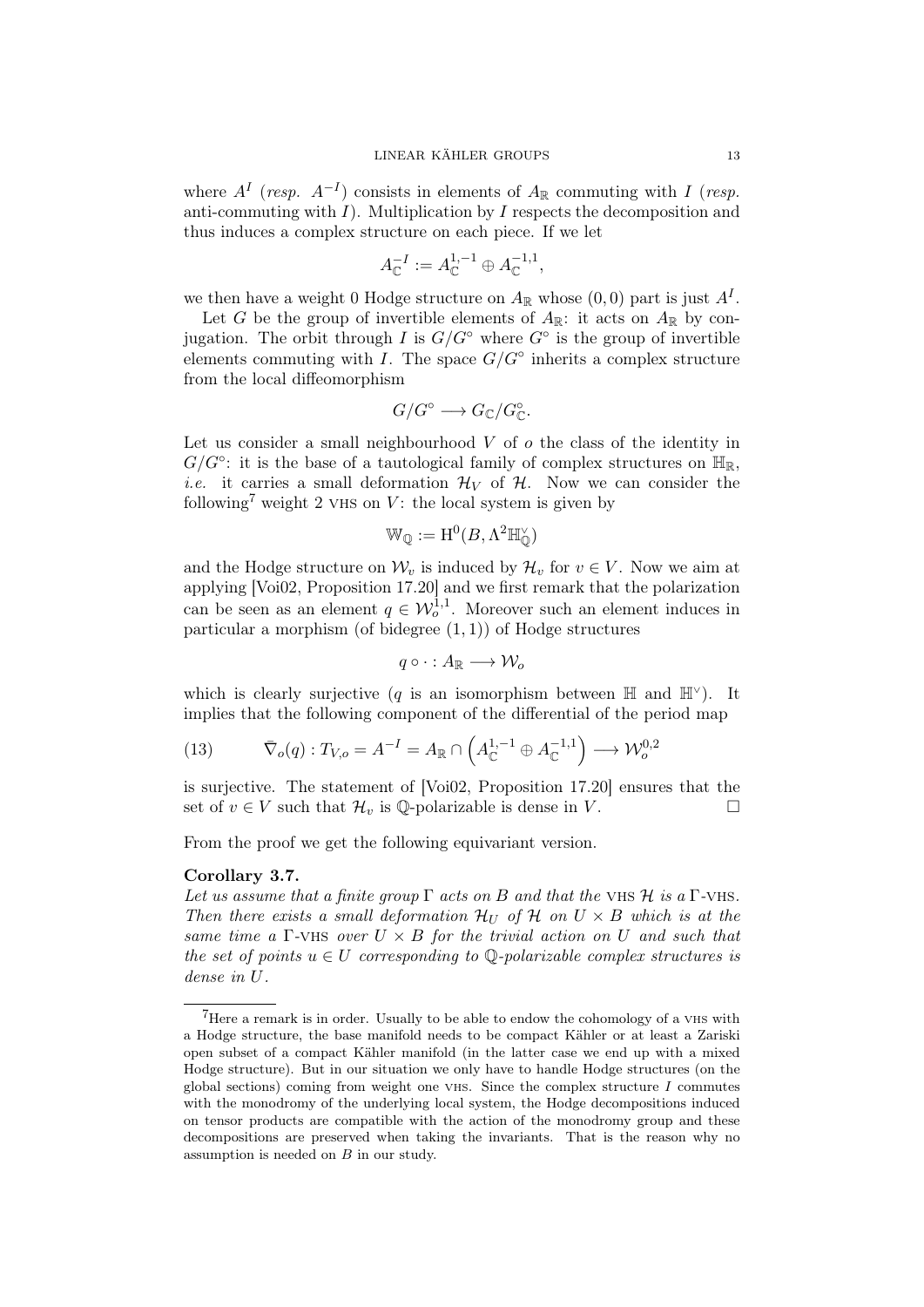*Proof.* Let us consider the small deformation  $\mathcal{H}_V$  constructed in the above proof. It is obvious from the construction that  $\Gamma$  acts on  $V$  and that  $\mathcal{H}_V$  is a Γ-vHS for the diagonal action of  $\Gamma$  on  $V \times B$ . Now let us restrict it to the set  $U := V^{\Gamma}$  of fixed points of  $\Gamma$  in *V*. Since we saw that the space *V* can be identified with an open neighbourhood of  $0 \in A_{\mathbb{R}} \cap \left( A_{\mathbb{C}}^{1,-1} \oplus A_{\mathbb{C}}^{-1,1} \right)$ ) and since  $\Gamma$  acts linearly on the latter vector space, we see that *U* is smooth<sup>8</sup> near the point *o*. Replacing the polarization *q* with its average over the group Γ we can assume that *q* is Γ-invariant. Finally, since we are dealing with vector spaces, taking the invariants under the group  $\Gamma$  preserves surjectivity in (13):

$$
\overline{\nabla}_{o}(q)^{\Gamma}: T_{V,o}^{\Gamma} = T_{U,o} \longrightarrow (\mathcal{W}_o^{0,2})^{\Gamma}.
$$

The use of [Voi02, Proposition 17.20] in this invariant context (we apply it to the VHS  $W^{\Gamma}$ ) shows that we can endow  $\mathcal{H}_U := (\mathcal{H}_V)_{|U|}$  with a  $\Gamma$ -invariant polarization  $q_U$  such that  $q_u$  is a rational polarization of  $\mathcal{H}_u$  for a dense set of points  $u \in U$ .

3.3. Proofs of main statements. We are now in position to prove the main statements of this article.

*Proof of Theorem 1.1.* Let  $f: X \rightarrow B$  be a smooth family of tori with X compact Kähler and assumed to be equivariant under the action of a finite group  $\Gamma$ . We denote by  $\mathcal H$  the vHS induced on the local system  $\mathbb H_{\mathbb Z}$ . We first apply Corollary 3.7: it produces a small deformation  $\mathcal{H}_U$  (over a polydisk *U*) of *H* as a Γ-VHS and such that the VHS  $\mathcal{H}_u$  is Q-polarizable for a dense subset of *U*. Since *X* is compact Kähler, we can apply Proposition 3.5: there exists a smooth family of tori  $f_U : \mathcal{X}_U \longrightarrow U \times B$  inducing  $\mathcal{H}_U$  and such that Γ acts equivariantly on  $X$ *U*  $\rightarrow$  *U*  $\times$  *B* (with the trivial action on *U*).

Now we need to find the right space of deformation to get the density statement. First we apply Lemma 3.2 to infer that

$$
H^1(B, \mathbb{H}_\mathbb{R}) \longrightarrow H^1(B, \mathcal{E})
$$

is surjective. Since we want to use  $H^1(B, \mathcal{E})^{\Gamma}$  as a space of deformation for the family  $f_U$ , we look at the following commutative diagram:

$$
H^{1}(U \times B, \mathbb{H}_{\mathbb{R}}) \longrightarrow H^{1}(U \times B, \mathcal{E}_{U})
$$
  

$$
\parallel \qquad \qquad \downarrow
$$
  

$$
H^{1}(B, \mathbb{H}_{\mathbb{R}}) \longrightarrow H^{1}(B, \mathcal{E}).
$$

We can remark that taking the invariants yields a diagram of the same shape:

$$
H^{1}(U \times B, \mathbb{H}_{\mathbb{R}})^{\Gamma} \longrightarrow H^{1}(U \times B, \mathcal{E}_{U})^{\Gamma}
$$
  

$$
\parallel \qquad \qquad \downarrow
$$
  

$$
H^{1}(B, \mathbb{H}_{\mathbb{R}})^{\Gamma} \longrightarrow H^{1}(B, \mathcal{E})^{\Gamma}.
$$

Let us consider *V* the image of  $H^1(B, \mathbb{H}_\mathbb{R})^{\Gamma}$  in  $H^1(U \times B, \mathcal{E}_U)^{\Gamma}$  and similarly  $V_{\mathbb{Q}} \subset V$  the image of  $H^1(B, \mathbb{H}_{\mathbb{Q}})^\Gamma$  in  $H^1(U \times B, \mathcal{E}_U)^\Gamma$ . Let us remark that

<sup>8</sup> It is a general fact: the set of fixed points *X* Γ of a finite group acting on a complex manifold is smooth, see [Car57].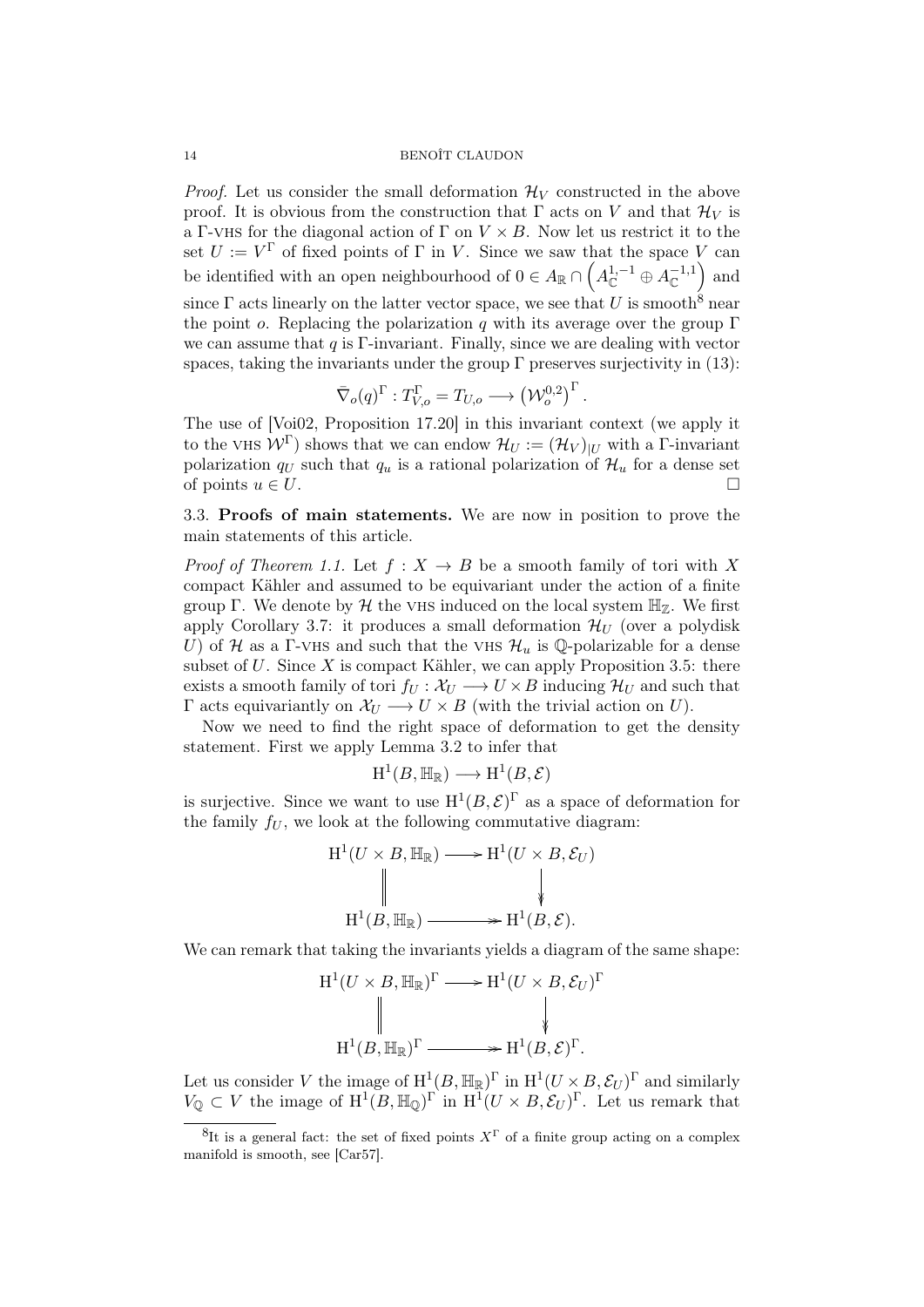the subset  $V_{\mathbb{Q}}$  is obviously dense in *V*. We can use *V* in Proposition 2.10 to construct a Γ-equivariant deformation:

$$
f_{U,V}: \mathcal{X}_{V,U} \longrightarrow V \times U \times B
$$

such that  $\mathcal{X}_{U,0} \longrightarrow \{0\} \times U \times B$  is the previous  $f_U$ . Moreover the points of  $V_{\mathbb{Q}}$  are sent to torsion points in

$$
\mathrm{H}^1_\Gamma(U\times B, \mathcal{J}(\mathcal{H}_U))
$$

and thus to smooth families of tori with multisections. Finally if we denote by  $U_{alg}$  the set of points  $u \in U$  such that  $\mathcal{H}_u$  is Q-polarizable, the set

$$
T_{alg} := V_{\mathbb{Q}} \times U_{alg} \subset T := V \times U
$$

is dense in *T* and parametrizes families  $\mathcal{X}_{n,u}$  having multisections and abelian varieties as fibres. □

Before giving the proof of Corollary 1.3, let us state the structure result obtained in [CCE15]. This is the main ingredient in the above mentioned proof.

### Theorem 3.8.

*Let X be a compact Kähler manifold and*  $\rho : \pi_1(X) \to GL_N(\mathbb{C})$  *be a linear representation.* If  $H < \pi_1(X)$  *is a finite index subgroup such that*  $\rho(H)$  *is torsion free, then the étale cover*  $Y \to X$  *corresponding to H has the following property (up to bimeromorphic transformations): the base of the Shafarevich morphism*  $sh_{\rho}: Y \to Sh_{\rho}(Y) := W$  *is such that the Iitaka fibration of W is a smooth family of tori*  $f : W \to B$  *(onto a projective manifold of general type).*

We refer to *loc. cit.* for the relevant notions. We will also make use of the following lemma.

#### Lemma 3.9.

Let  $\Gamma$  be a finite group acting on a topological space X. If  $\mathbb{P}$  is any simply *connected space endowed with a free action of* Γ*, the finite étale cover X×*P *→*  $(X \times \mathbb{P})/\Gamma$  *gives rise to an exact sequence of fundamental groups:* 

$$
1 \longrightarrow \pi_1(X) \longrightarrow \pi_1((X \times \mathbb{P})/\Gamma) \longrightarrow \Gamma \longrightarrow 1.
$$

*This extension is unique and in particular does not depend on the choice of* P*. If the action is already free on X, then this extension is nothing but the one corresponding to the finite étale cover*  $X \to X/\Gamma$ .

*Proof.* Let  $B_{\Gamma}$  be the classifying space of  $\Gamma$  and  $E_{\Gamma} \to B_{\Gamma}$  be its universal cover. Universal properties of the classifying space ensure the existence of canonical maps  $X \times \mathbb{P} \to X \times E_{\Gamma}$  and  $(X \times \mathbb{P})/\Gamma \to B_{\Gamma}$  making the corresponding diagram commutative. It shows readily that both group extensions are the same.

If the action is free on *X*, we can use the projection onto the first factor

$$
(X \times \mathbb{P})/\Gamma \longrightarrow X/\Gamma.
$$

It is a fibre bundle with fibre  $\mathbb P$  and, using the homotopy exact sequence, we readily infer that

$$
\pi_1\left( (X\times\mathbb{P})/\Gamma\right)\simeq \pi_1(X/\Gamma).
$$

□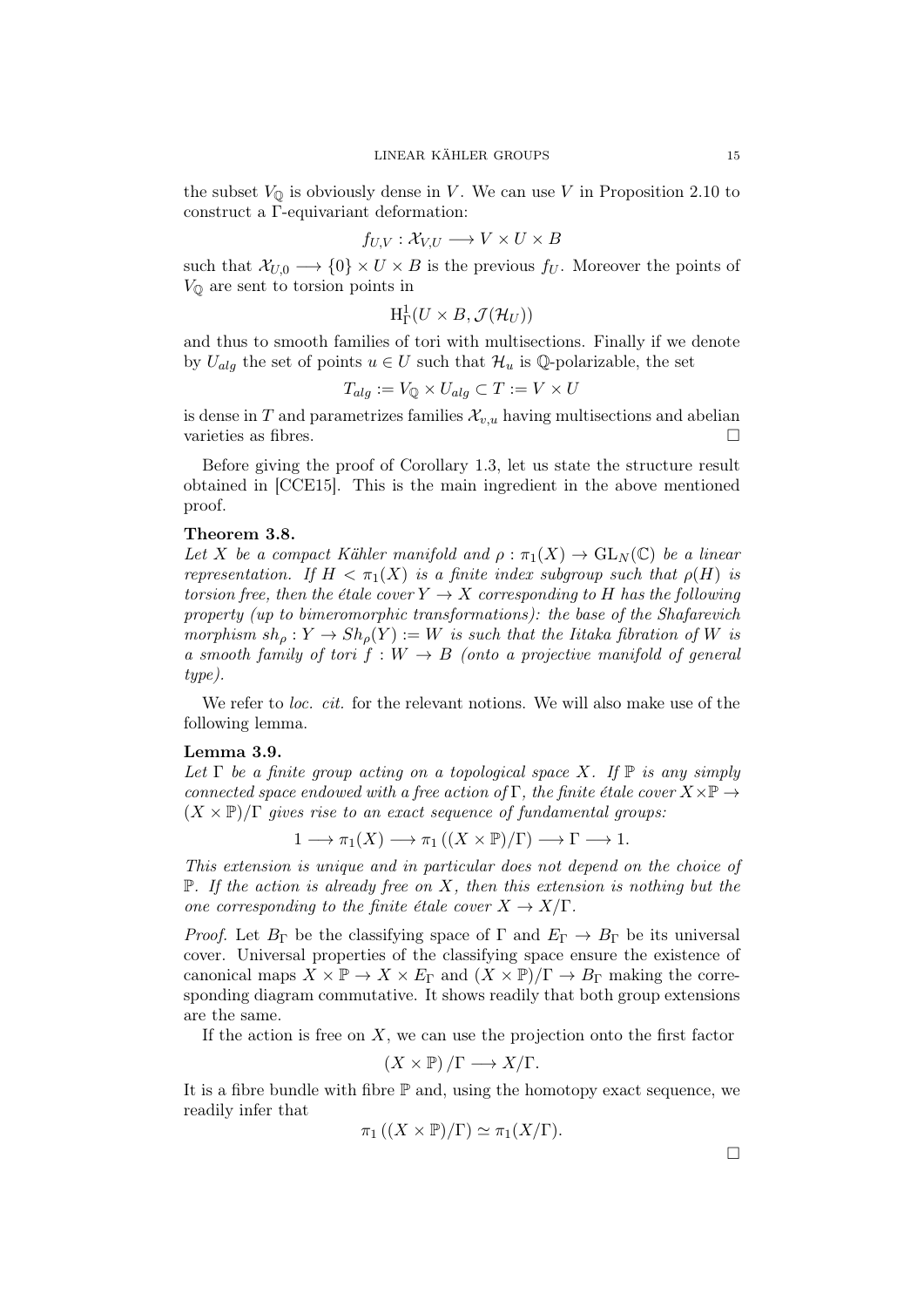#### 16 BENOÎT CLAUDON

*Proof of Corollary 1.3.* We use the notation introduced in the preceding statement and we are in the situation where  $\rho$  is injective. We can moreover assume that the finite étale cover  $Y \to X$  is Galois, its Galois group to be denoted Γ. We make the following observations:

- (1) the Shafarevich and Iitaka fibrations being functorial, the group Γ acts on  $W$ ,  $B$  and the fibration  $f$  is equivariant with respect to both actions. Let us note however that the action is in general no longer free on both *W* and *B*.
- (2) the fundamental group of *W* is isomorphic to the one of *Y* .

The last assertion is a consequence of the torsion freeness of  $\pi_1(Y)$ . We have indeed an exact sequence

$$
1 \longrightarrow \pi_1(F)_Y \longrightarrow \pi_1(Y) \longrightarrow \pi_1^{orb}(W) \longrightarrow 1
$$

where *F* is the general fibre of  $sh<sub>\rho</sub>$  and the orbifold structure on *W* is induced by the fibration *shρ*. The defining property of *F* being the finiteness of  $\pi_1(F)_Y$ , we infer that this group is trivial. Finally the orbifold fundamental group  $\pi_1^{orb}(W)$  is an extension

$$
1 \longrightarrow K \longrightarrow \pi_1^{orb}(W) \longrightarrow \pi_1(W) \longrightarrow 1
$$

where  $K$  is a group generated by torsion elements. As before, it implies that  $K = 1$  and that  $\pi_1(Y) \simeq \pi_1(W)$ .

We can now apply Theorem 1.1: *W* can be deformed to a projective manifold  $W_{ala}$  on which the group  $\Gamma$  acts. To deal with the lack of freeness of the action of  $\Gamma$  on  $W_{alg}$ , let us introduce a simply connected projective manifold  $\mathbb P$  on which  $\Gamma$  acts freely: such a manifold exists according to [Ser58] (see also [Sha13, Chapter IX, §4.2]). We can finally consider the quotient  $X_{alg} := (W_{alg} \times \mathbb{P}) / \Gamma$  as in Lemma 3.9: this is a smooth projective variety whose fundamental group is the extension

(14) 
$$
1 \longrightarrow \pi_1(W_{alg}) \longrightarrow \pi_1(X_{alg}) \longrightarrow \Gamma \longrightarrow 1.
$$

Since the deformation is (Γ-equivariantly) topologically trivial, the extension (14) is the same when  $W_{alg}$  is replaced with *W*. The Shafarevich map being Γ-equivariant and inducing an isomorphism between fundamental groups, we can plug *Y* instead of  $W_{alg}$  in the extension (14). Lemma 3.9 shows that this extension is the same as the one corresponding to the cover  $Y \to X$ . It gives the desired isomorphism

$$
\pi_1(X) \simeq \pi_1(X_{alg})
$$

and ends the proof of Corollary 1.3.  $\Box$ 

# **REFERENCES**

- [BP13] Patrick Brosnan and Gregory Pearlstein, *On the algebraicity of the zero locus of an admissible normal function*, Compos. Math. 149 (2013), no. 11, 1913–1962.
- [Bro82] Kenneth S. Brown, *Cohomology of groups*, Graduate Texts in Mathematics, vol. 87, Springer-Verlag, New York-Berlin, 1982.
- [Buc06] Nicholas Buchdahl, *Algebraic deformations of compact Kähler surfaces*, Math. Z. 253 (2006), no. 3, 453–459.
- [Buc08] , *Algebraic deformations of compact Kähler surfaces. II*, Math. Z. 258 (2008), no. 3, 493–498.